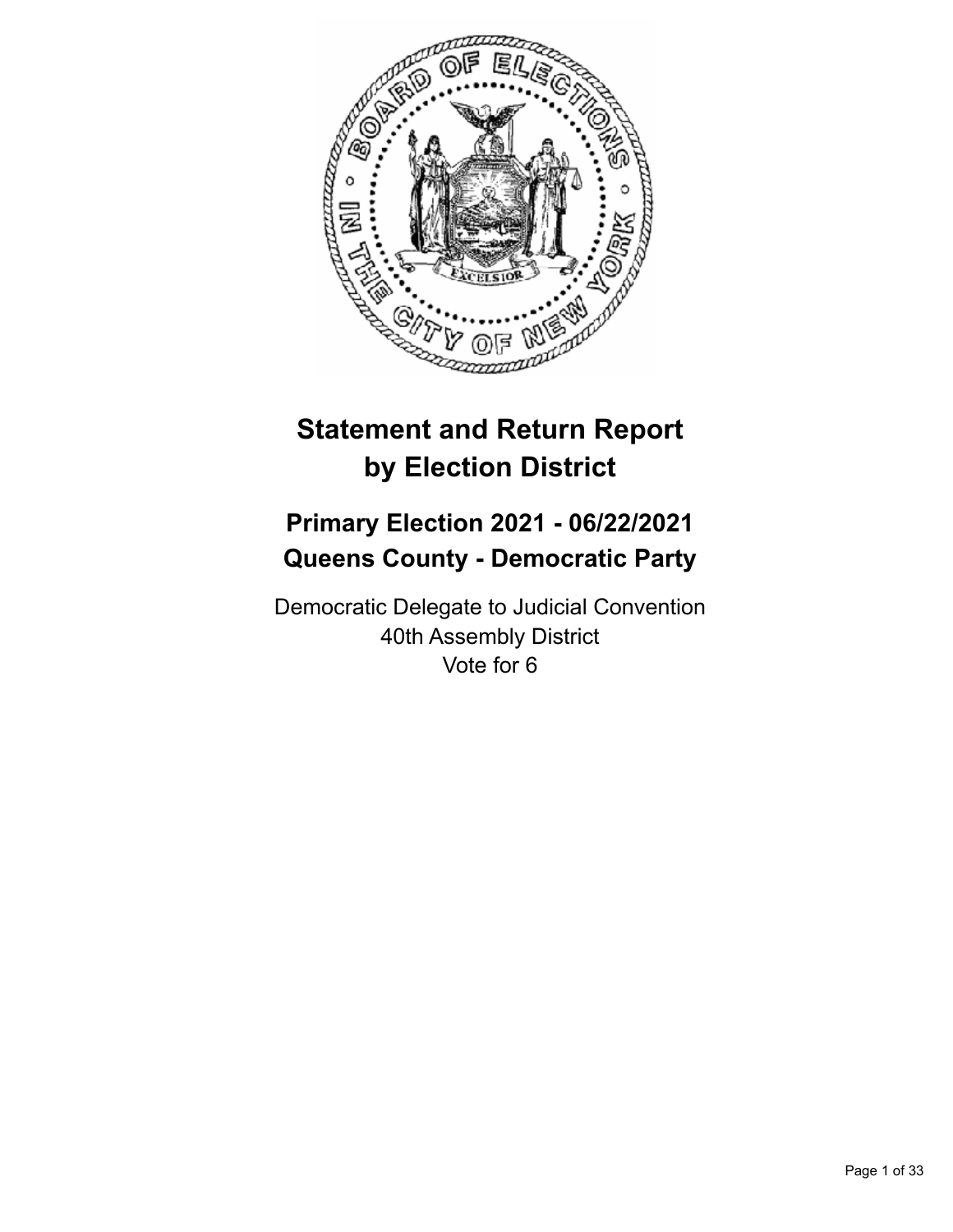

| PUBLIC COUNTER                                           | 75             |
|----------------------------------------------------------|----------------|
| <b>MANUALLY COUNTED EMERGENCY</b>                        | 0              |
| <b>ABSENTEE / MILITARY</b>                               | 18             |
| <b>AFFIDAVIT</b>                                         | 0              |
| <b>Total Ballots</b>                                     | 93             |
| Less - Inapplicable Federal/Special Presidential Ballots | $\Omega$       |
| <b>Total Applicable Ballots</b>                          | 93             |
| <b>MARY ANN DORSA</b>                                    | 36             |
| PETER A. KOO                                             | 42             |
| <b>LAURA RILEY</b>                                       | 36             |
| <b>MARTHA FLORES-VAZQUEZ</b>                             | 28             |
| <b>CHARLES M. APELIAN</b>                                | 24             |
| <b>VERNESTINE S. SANDERS PASCAL</b>                      | 16             |
| <b>SYLVIA T. MIRANDA</b>                                 | 28             |
| <b>UMAR ZAIDI</b>                                        | 10             |
| <b>JILANI WARSI</b>                                      | 14             |
| <b>SHABANA WARSI</b>                                     | 14             |
| DENIS BUTLER (WRITE-IN)                                  | 2              |
| REBECCA PAGAN-RODRIGUEZ (WRITE-IN)                       | $\overline{2}$ |
| <b>Total Votes</b>                                       | 252            |
| Unrecorded                                               | 306            |

| PUBLIC COUNTER                                           | 86  |
|----------------------------------------------------------|-----|
| <b>MANUALLY COUNTED EMERGENCY</b>                        | 0   |
| <b>ABSENTEE / MILITARY</b>                               | 27  |
| <b>AFFIDAVIT</b>                                         | 0   |
| <b>Total Ballots</b>                                     | 113 |
| Less - Inapplicable Federal/Special Presidential Ballots | 0   |
| <b>Total Applicable Ballots</b>                          | 113 |
| <b>MARY ANN DORSA</b>                                    | 37  |
| PETER A. KOO                                             | 59  |
| <b>LAURA RILEY</b>                                       | 40  |
| MARTHA FLORES-VAZQUEZ                                    | 45  |
| <b>CHARLES M. APELIAN</b>                                | 29  |
| <b>VERNESTINE S. SANDERS PASCAL</b>                      | 24  |
| <b>SYLVIA T. MIRANDA</b>                                 | 30  |
| <b>UMAR ZAIDI</b>                                        | 13  |
| <b>JILANI WARSI</b>                                      | 11  |
| <b>SHABANA WARSI</b>                                     | 8   |
| DAO YIN (WRITE-IN)                                       | 1   |
| UNATTRIBUTABLE WRITE-IN (WRITE-IN)                       | 5   |
| <b>Total Votes</b>                                       | 302 |
| Unrecorded                                               | 376 |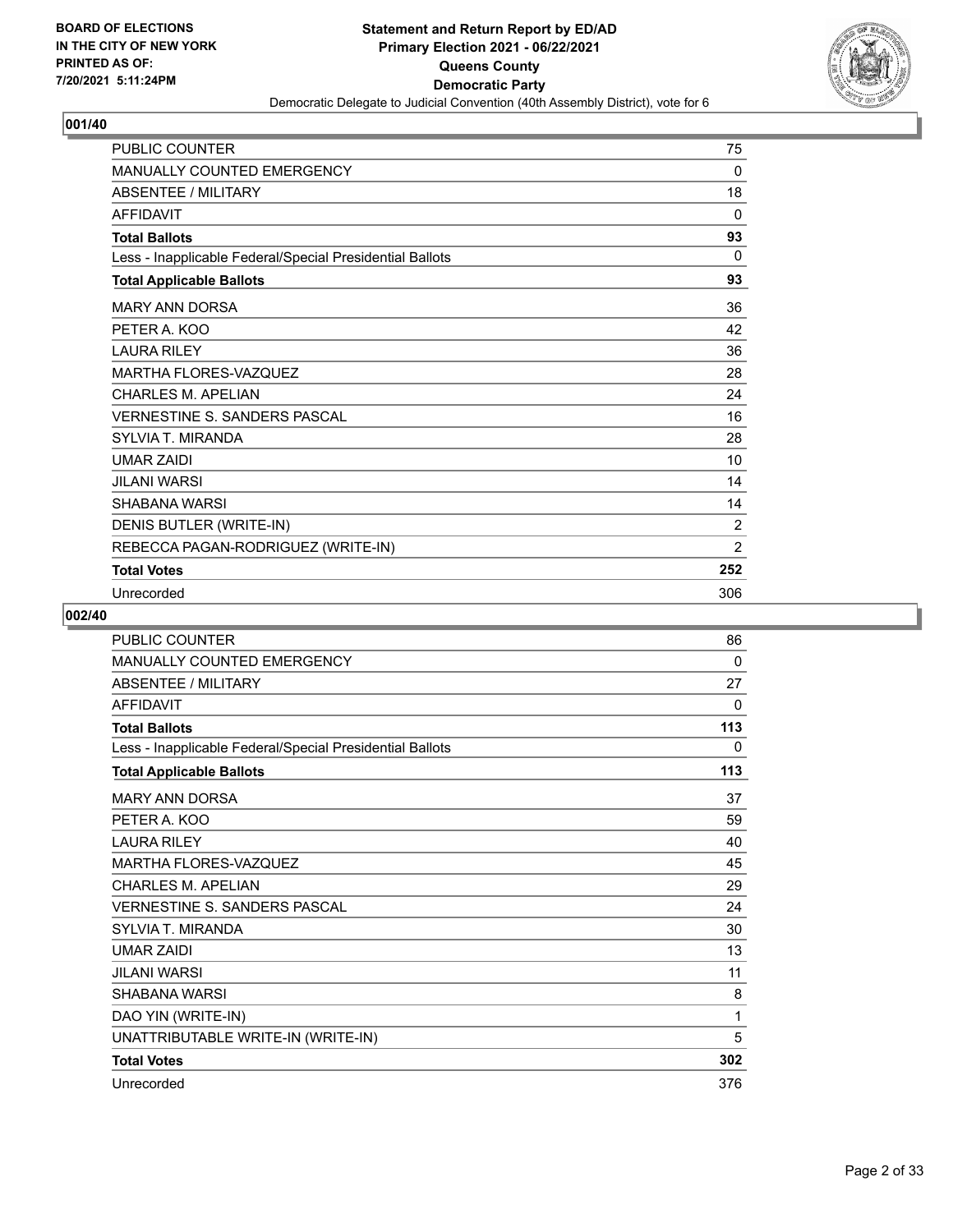

| <b>PUBLIC COUNTER</b>                                    | 105 |
|----------------------------------------------------------|-----|
| <b>MANUALLY COUNTED EMERGENCY</b>                        | 0   |
| <b>ABSENTEE / MILITARY</b>                               | 27  |
| <b>AFFIDAVIT</b>                                         | 0   |
| <b>Total Ballots</b>                                     | 132 |
| Less - Inapplicable Federal/Special Presidential Ballots | 0   |
| <b>Total Applicable Ballots</b>                          | 132 |
| <b>MARY ANN DORSA</b>                                    | 35  |
| PETER A. KOO                                             | 83  |
| <b>LAURA RILEY</b>                                       | 32  |
| <b>MARTHA FLORES-VAZQUEZ</b>                             | 42  |
| <b>CHARLES M. APELIAN</b>                                | 29  |
| <b>VERNESTINE S. SANDERS PASCAL</b>                      | 20  |
| SYLVIA T. MIRANDA                                        | 38  |
| <b>UMAR ZAIDI</b>                                        | 19  |
| JILANI WARSI                                             | 12  |
| <b>SHABANA WARSI</b>                                     | 16  |
| UNATTRIBUTABLE WRITE-IN (WRITE-IN)                       | 1   |
| <b>Total Votes</b>                                       | 327 |
| Unrecorded                                               | 465 |

| <b>PUBLIC COUNTER</b>                                    | 104 |
|----------------------------------------------------------|-----|
| <b>MANUALLY COUNTED EMERGENCY</b>                        | 0   |
| ABSENTEE / MILITARY                                      | 15  |
| <b>AFFIDAVIT</b>                                         | 3   |
| <b>Total Ballots</b>                                     | 122 |
| Less - Inapplicable Federal/Special Presidential Ballots | 0   |
| <b>Total Applicable Ballots</b>                          | 122 |
| <b>MARY ANN DORSA</b>                                    | 26  |
| PETER A. KOO                                             | 62  |
| <b>LAURA RILEY</b>                                       | 31  |
| <b>MARTHA FLORES-VAZQUEZ</b>                             | 23  |
| <b>CHARLES M. APELIAN</b>                                | 15  |
| <b>VERNESTINE S. SANDERS PASCAL</b>                      | 12  |
| SYLVIA T. MIRANDA                                        | 30  |
| <b>UMAR ZAIDI</b>                                        | 9   |
| <b>JILANI WARSI</b>                                      | 7   |
| SHABANA WARSI                                            | 6   |
| <b>Total Votes</b>                                       | 221 |
| Unrecorded                                               | 511 |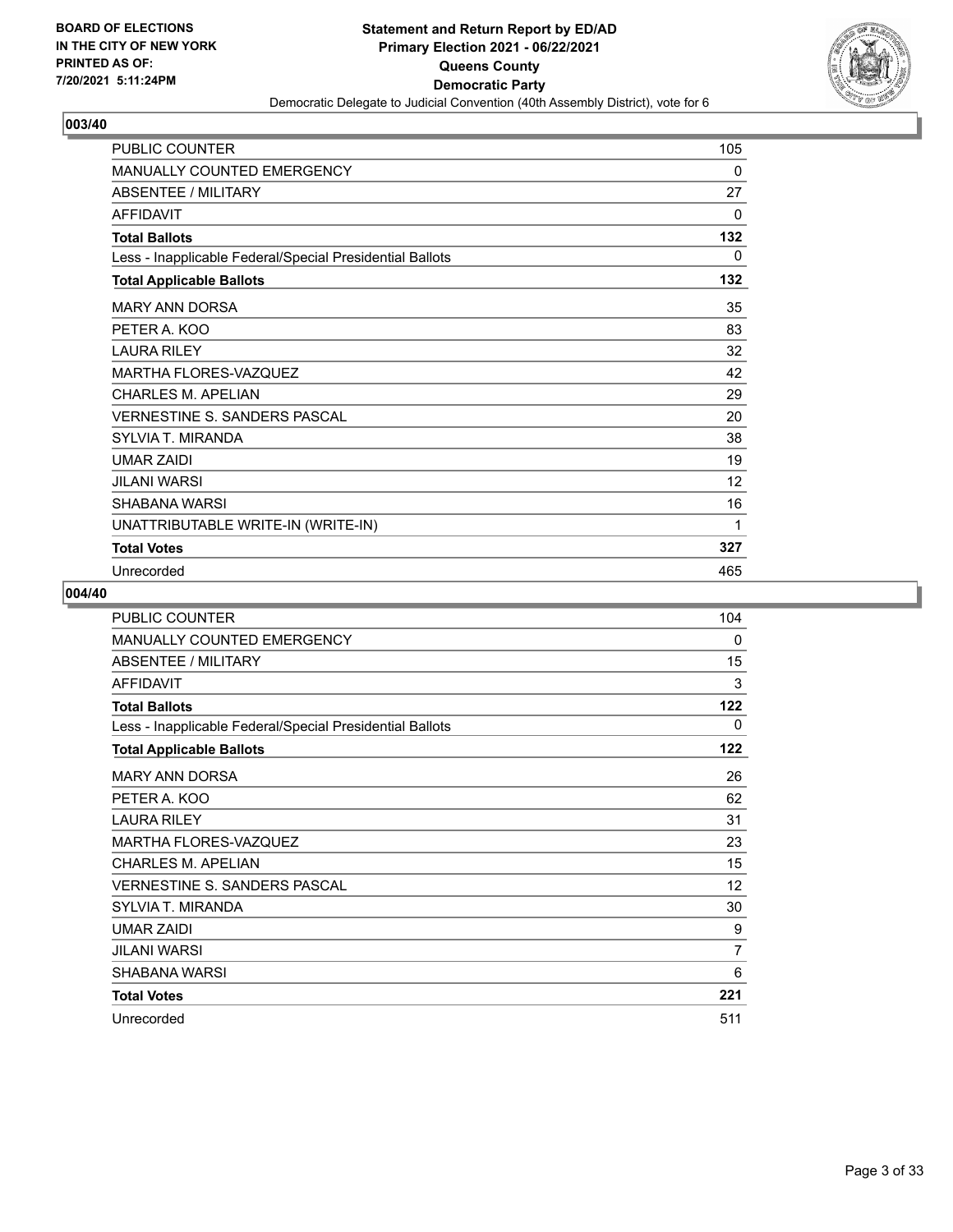

| <b>PUBLIC COUNTER</b>                                    | 101 |
|----------------------------------------------------------|-----|
| MANUALLY COUNTED EMERGENCY                               | 0   |
| ABSENTEE / MILITARY                                      | 28  |
| <b>AFFIDAVIT</b>                                         | 0   |
| <b>Total Ballots</b>                                     | 129 |
| Less - Inapplicable Federal/Special Presidential Ballots | 0   |
| <b>Total Applicable Ballots</b>                          | 129 |
| <b>MARY ANN DORSA</b>                                    | 50  |
| PETER A. KOO                                             | 78  |
| <b>LAURA RILEY</b>                                       | 44  |
| MARTHA FLORES-VAZQUEZ                                    | 33  |
| <b>CHARLES M. APELIAN</b>                                | 33  |
| <b>VERNESTINE S. SANDERS PASCAL</b>                      | 34  |
| SYLVIA T. MIRANDA                                        | 22  |
| <b>UMAR ZAIDI</b>                                        | 15  |
| <b>JILANI WARSI</b>                                      | 6   |
| <b>SHABANA WARSI</b>                                     | 14  |
| WANG NENG (WRITE-IN)                                     | 1   |
| <b>Total Votes</b>                                       | 330 |
| Unrecorded                                               | 444 |

| <b>PUBLIC COUNTER</b>                                    | 108      |
|----------------------------------------------------------|----------|
| <b>MANUALLY COUNTED EMERGENCY</b>                        | 0        |
| <b>ABSENTEE / MILITARY</b>                               | 33       |
| <b>AFFIDAVIT</b>                                         | 0        |
| <b>Total Ballots</b>                                     | 141      |
| Less - Inapplicable Federal/Special Presidential Ballots | $\Omega$ |
| <b>Total Applicable Ballots</b>                          | 141      |
| <b>MARY ANN DORSA</b>                                    | 63       |
| PETER A. KOO                                             | 57       |
| <b>LAURA RILEY</b>                                       | 51       |
| MARTHA FLORES-VAZQUEZ                                    | 44       |
| CHARI FS M. APFI IAN                                     | 30       |
| VERNESTINE S. SANDERS PASCAL                             | 33       |
| <b>SYLVIA T. MIRANDA</b>                                 | 38       |
| <b>UMAR ZAIDI</b>                                        | 15       |
| <b>JII ANI WARSI</b>                                     | 20       |
| SHABANA WARSI                                            | 17       |
| UNATTRIBUTABLE WRITE-IN (WRITE-IN)                       | 1        |
| WALID HARROUCH (WRITE-IN)                                | 1        |
| <b>Total Votes</b>                                       | 370      |
| Unrecorded                                               | 476      |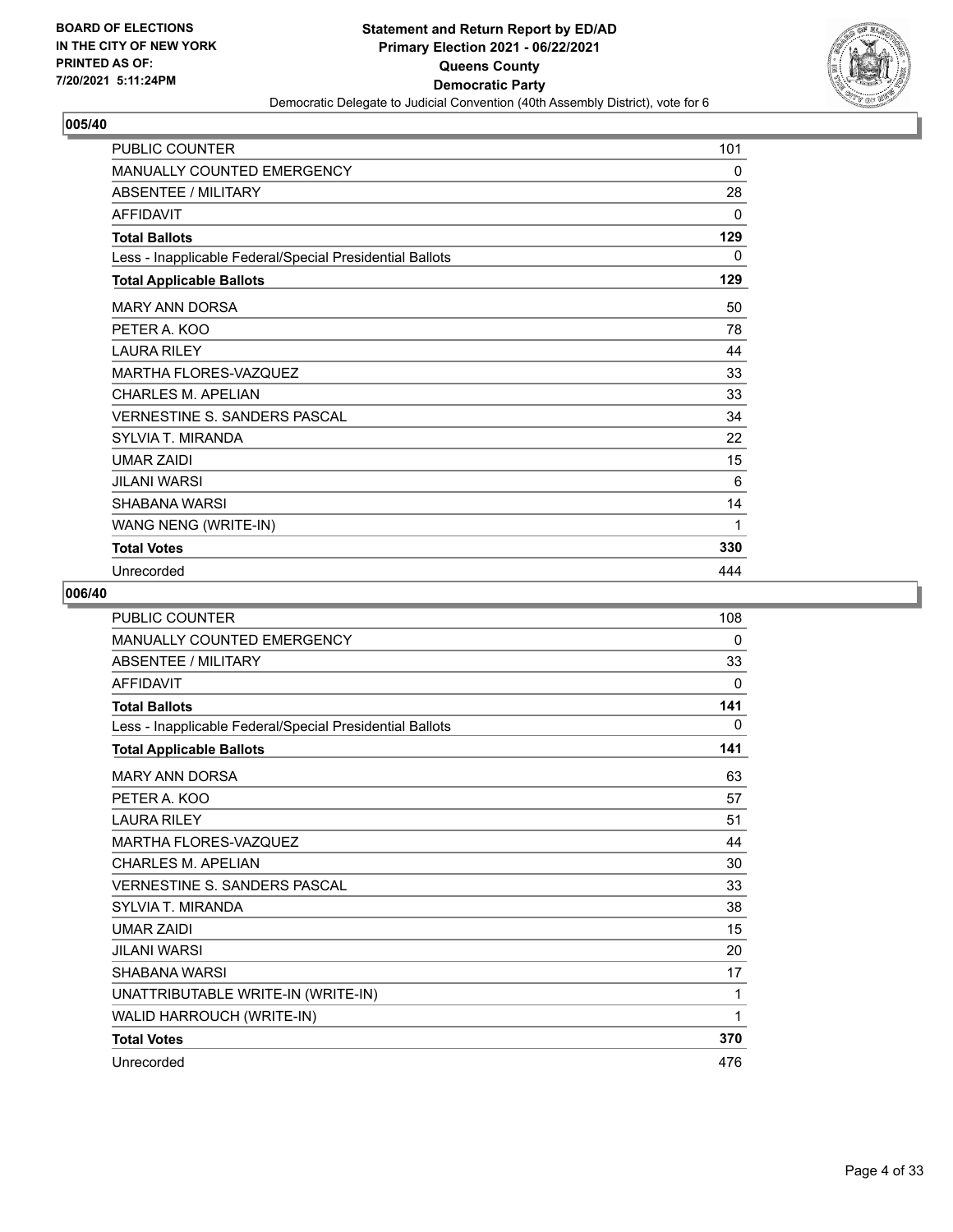

| <b>PUBLIC COUNTER</b>                                    | 130 |
|----------------------------------------------------------|-----|
| MANUALLY COUNTED EMERGENCY                               | 0   |
| <b>ABSENTEE / MILITARY</b>                               | 33  |
| <b>AFFIDAVIT</b>                                         | 0   |
| <b>Total Ballots</b>                                     | 163 |
| Less - Inapplicable Federal/Special Presidential Ballots | 0   |
| <b>Total Applicable Ballots</b>                          | 163 |
| <b>MARY ANN DORSA</b>                                    | 61  |
| PETER A. KOO                                             | 103 |
| <b>LAURA RILEY</b>                                       | 62  |
| <b>MARTHA FLORES-VAZQUEZ</b>                             | 49  |
| <b>CHARLES M. APELIAN</b>                                | 38  |
| <b>VERNESTINE S. SANDERS PASCAL</b>                      | 27  |
| <b>SYLVIA T. MIRANDA</b>                                 | 46  |
| <b>UMAR ZAIDI</b>                                        | 21  |
| <b>JILANI WARSI</b>                                      | 17  |
| SHABANA WARSI                                            | 16  |
| JEFF HAYWARD (WRITE-IN)                                  | 1   |
| TONY AVELLA (WRITE-IN)                                   | 1   |
| <b>Total Votes</b>                                       | 442 |
| Unrecorded                                               | 536 |

| PUBLIC COUNTER                                           | 70       |
|----------------------------------------------------------|----------|
| <b>MANUALLY COUNTED EMERGENCY</b>                        | 0        |
| <b>ABSENTEE / MILITARY</b>                               | 13       |
| <b>AFFIDAVIT</b>                                         | $\Omega$ |
| <b>Total Ballots</b>                                     | 83       |
| Less - Inapplicable Federal/Special Presidential Ballots | $\Omega$ |
| <b>Total Applicable Ballots</b>                          | 83       |
| <b>MARY ANN DORSA</b>                                    | 27       |
| PETER A. KOO                                             | 52       |
| <b>LAURA RILEY</b>                                       | 28       |
| MARTHA FLORES-VAZQUEZ                                    | 29       |
| <b>CHARLES M. APELIAN</b>                                | 18       |
| <b>VERNESTINE S. SANDERS PASCAL</b>                      | 22       |
| <b>SYLVIA T. MIRANDA</b>                                 | 22       |
| <b>UMAR ZAIDI</b>                                        | 14       |
| <b>JILANI WARSI</b>                                      | 11       |
| <b>SHABANA WARSI</b>                                     | 9        |
| HEEBONG KIM (WRITE-IN)                                   | 1        |
| UNATTRIBUTABLE WRITE-IN (WRITE-IN)                       | 4        |
| <b>Total Votes</b>                                       | 237      |
| Unrecorded                                               | 261      |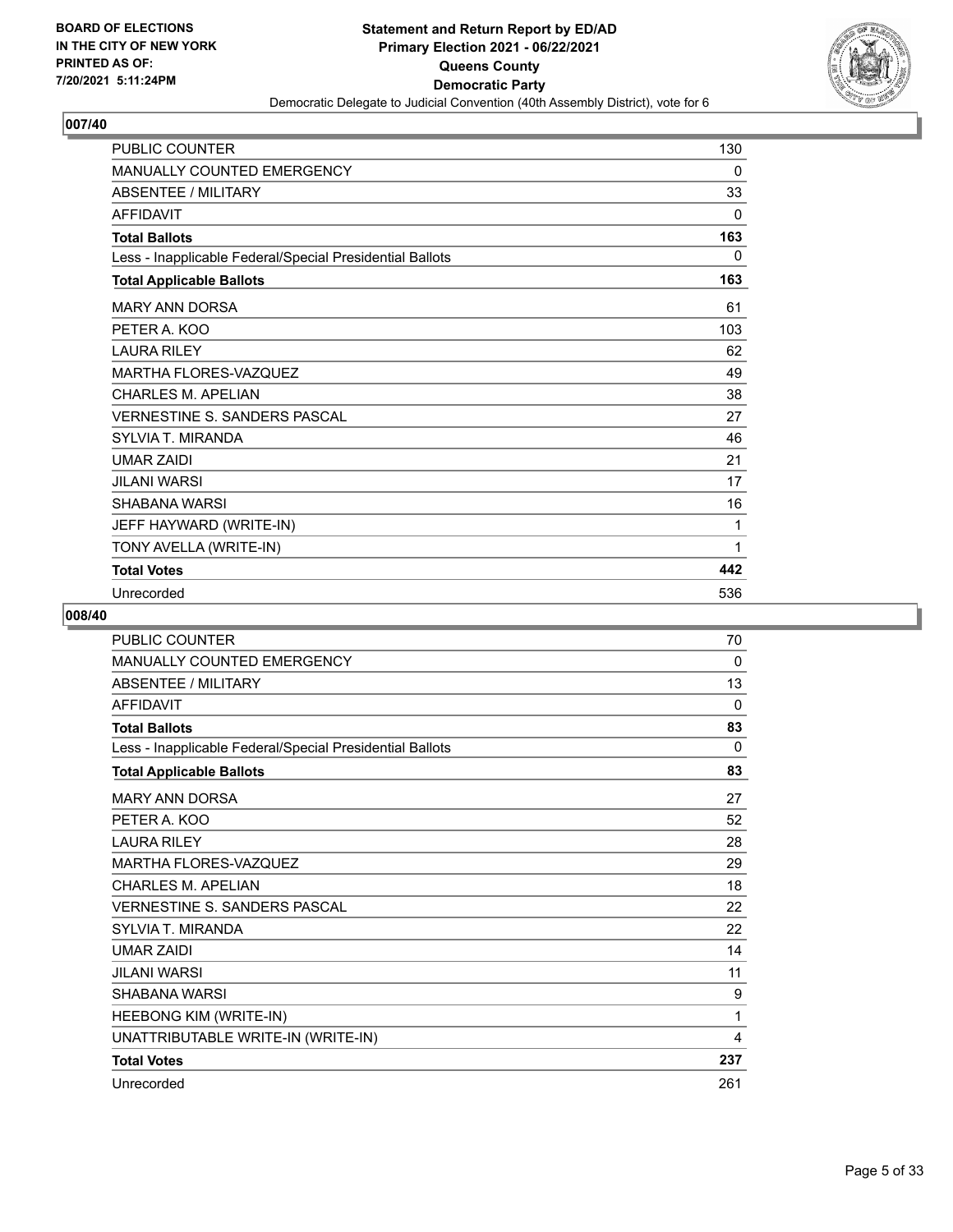

| PUBLIC COUNTER                                           | 159 |
|----------------------------------------------------------|-----|
| <b>MANUALLY COUNTED EMERGENCY</b>                        | 0   |
| ABSENTEE / MILITARY                                      | 33  |
| <b>AFFIDAVIT</b>                                         | 1   |
| <b>Total Ballots</b>                                     | 193 |
| Less - Inapplicable Federal/Special Presidential Ballots | 0   |
| <b>Total Applicable Ballots</b>                          | 193 |
| <b>MARY ANN DORSA</b>                                    | 89  |
| PETER A. KOO                                             | 110 |
| <b>LAURA RILEY</b>                                       | 67  |
| MARTHA FLORES-VAZQUEZ                                    | 65  |
| <b>CHARLES M. APELIAN</b>                                | 49  |
| <b>VERNESTINE S. SANDERS PASCAL</b>                      | 45  |
| SYLVIA T. MIRANDA                                        | 37  |
| <b>UMAR ZAIDI</b>                                        | 16  |
| JILANI WARSI                                             | 11  |
| SHABANA WARSI                                            | 12  |
| <b>Total Votes</b>                                       | 501 |
| Unrecorded                                               | 657 |

| <b>PUBLIC COUNTER</b>                                    | $\overline{c}$ |
|----------------------------------------------------------|----------------|
| <b>MANUALLY COUNTED EMERGENCY</b>                        | 0              |
| ABSENTEE / MILITARY                                      | $\Omega$       |
| <b>AFFIDAVIT</b>                                         | 0              |
| <b>Total Ballots</b>                                     | $\overline{2}$ |
| Less - Inapplicable Federal/Special Presidential Ballots | 0              |
| <b>Total Applicable Ballots</b>                          | $\mathbf{2}$   |
| <b>MARY ANN DORSA</b>                                    | 0              |
| PETER A. KOO                                             | $\overline{2}$ |
| <b>LAURA RILEY</b>                                       | $\mathbf{0}$   |
| <b>MARTHA FLORES-VAZQUEZ</b>                             | 0              |
| <b>CHARLES M. APELIAN</b>                                | $\Omega$       |
| <b>VERNESTINE S. SANDERS PASCAL</b>                      | 0              |
| SYLVIA T. MIRANDA                                        | 0              |
| UMAR ZAIDI                                               | 0              |
| <b>JILANI WARSI</b>                                      | $\mathbf{0}$   |
| SHABANA WARSI                                            | $\mathbf{0}$   |
| <b>Total Votes</b>                                       | $\overline{2}$ |
| Unrecorded                                               | 10             |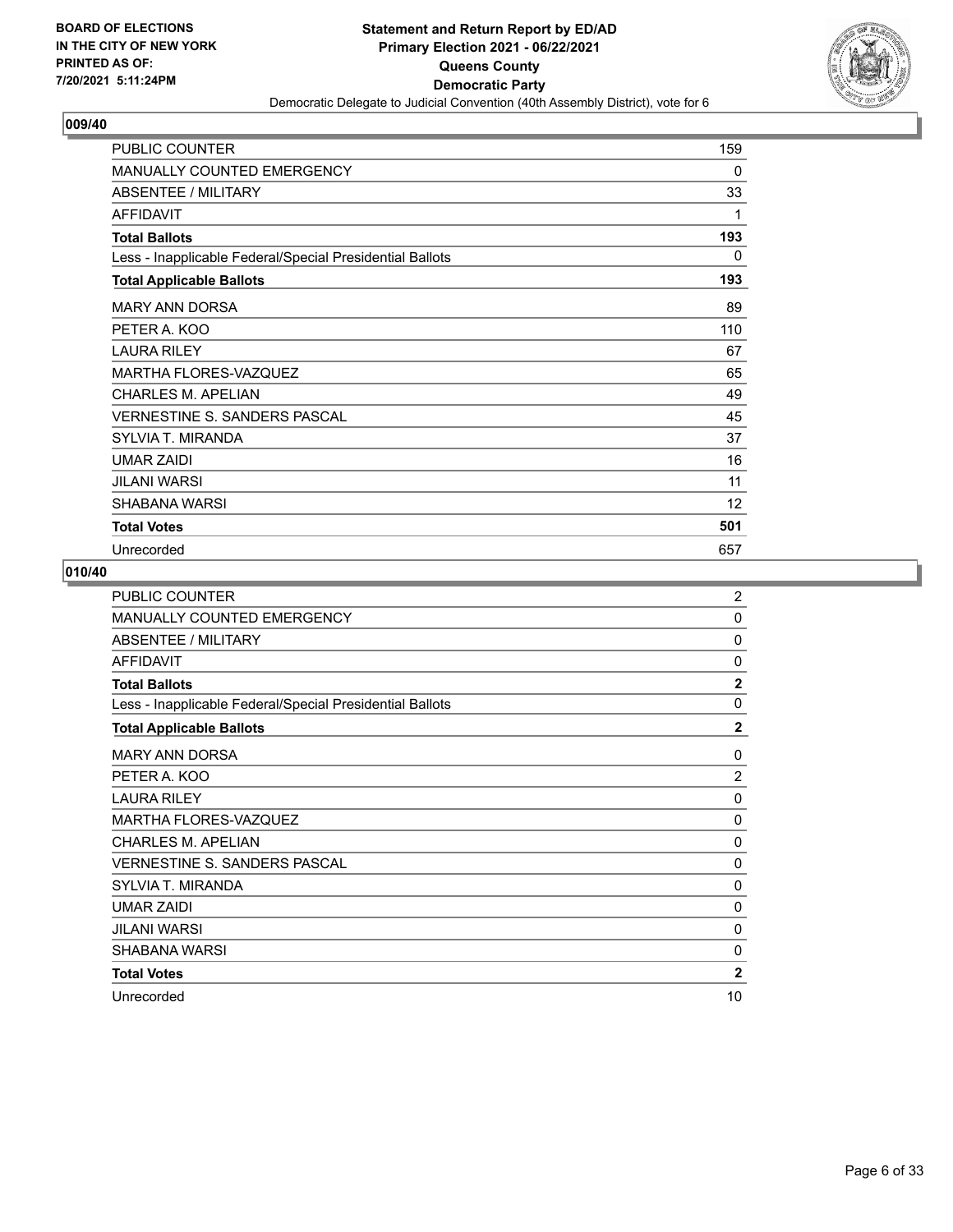

| <b>PUBLIC COUNTER</b>                                    | 19             |
|----------------------------------------------------------|----------------|
| MANUALLY COUNTED EMERGENCY                               | 0              |
| ABSENTEE / MILITARY                                      | 8              |
| <b>AFFIDAVIT</b>                                         | 0              |
| <b>Total Ballots</b>                                     | 27             |
| Less - Inapplicable Federal/Special Presidential Ballots | $\Omega$       |
| <b>Total Applicable Ballots</b>                          | 27             |
| <b>MARY ANN DORSA</b>                                    | 7              |
| PETER A. KOO                                             | 11             |
| <b>LAURA RILEY</b>                                       | 8              |
| MARTHA FLORES-VAZQUEZ                                    | 11             |
| <b>CHARLES M. APELIAN</b>                                | 5              |
| <b>VERNESTINE S. SANDERS PASCAL</b>                      | 5              |
| SYLVIA T. MIRANDA                                        | 7              |
| <b>UMAR ZAIDI</b>                                        | $\overline{2}$ |
| JILANI WARSI                                             | 0              |
| SHABANA WARSI                                            | $\mathbf{0}$   |
| <b>Total Votes</b>                                       | 56             |
| Unrecorded                                               | 106            |

| <b>PUBLIC COUNTER</b>                                    | 17             |
|----------------------------------------------------------|----------------|
| <b>MANUALLY COUNTED EMERGENCY</b>                        | $\Omega$       |
| ABSENTEE / MILITARY                                      | $\overline{2}$ |
| <b>AFFIDAVIT</b>                                         | $\Omega$       |
| <b>Total Ballots</b>                                     | 19             |
| Less - Inapplicable Federal/Special Presidential Ballots | 0              |
| <b>Total Applicable Ballots</b>                          | 19             |
| <b>MARY ANN DORSA</b>                                    | 7              |
| PETER A. KOO                                             | 10             |
| <b>LAURA RILEY</b>                                       | 5              |
| <b>MARTHA FLORES-VAZQUEZ</b>                             | 6              |
| <b>CHARLES M. APELIAN</b>                                | 4              |
| <b>VERNESTINE S. SANDERS PASCAL</b>                      | 1              |
| SYLVIA T. MIRANDA                                        | 3              |
| UMAR ZAIDI                                               | 5              |
| <b>JILANI WARSI</b>                                      | 1              |
| SHABANA WARSI                                            | $\Omega$       |
| <b>Total Votes</b>                                       | 42             |
| Unrecorded                                               | 72             |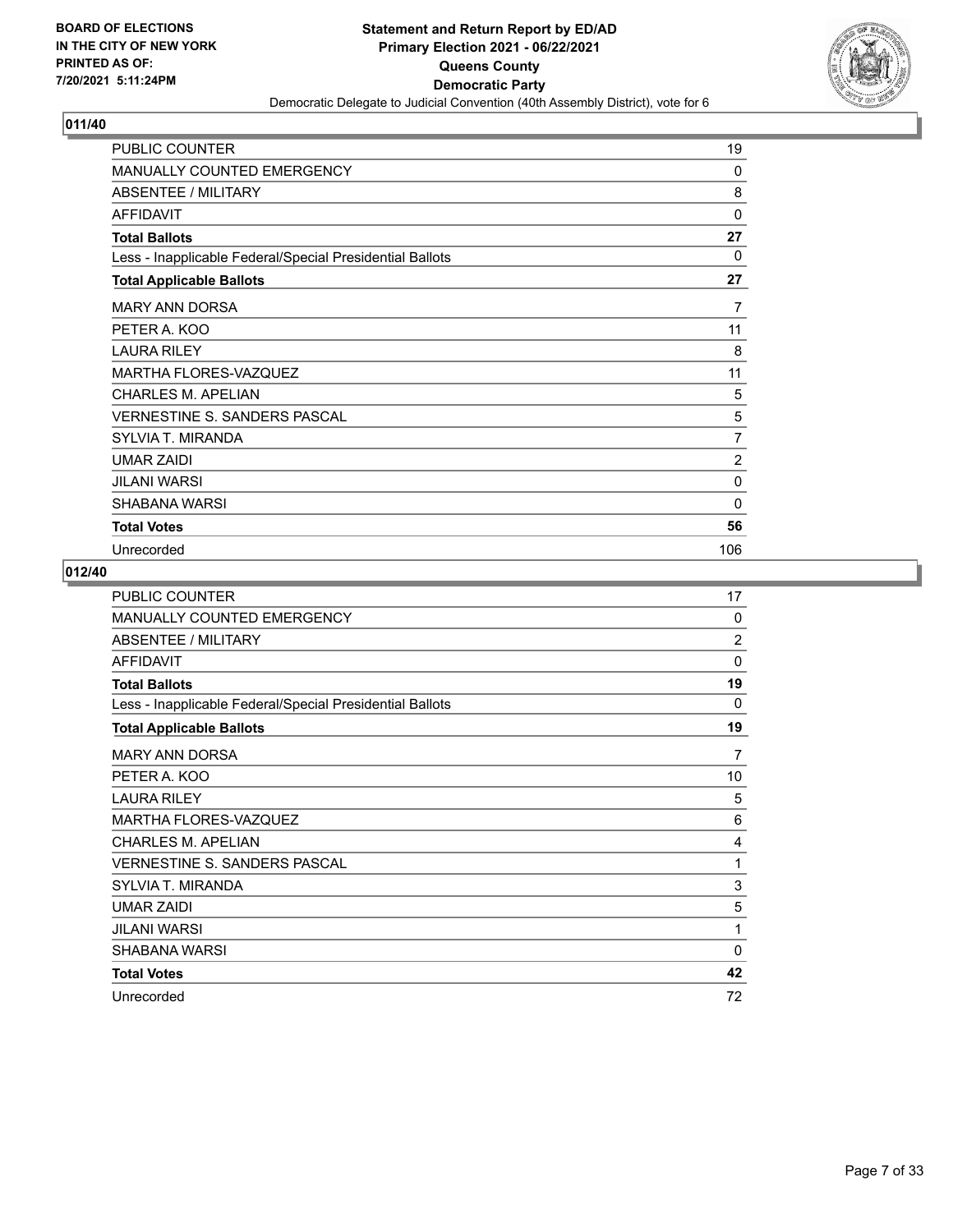

| <b>PUBLIC COUNTER</b>                                    | 132 |
|----------------------------------------------------------|-----|
| <b>MANUALLY COUNTED EMERGENCY</b>                        | 0   |
| ABSENTEE / MILITARY                                      | 30  |
| <b>AFFIDAVIT</b>                                         | 1   |
| <b>Total Ballots</b>                                     | 163 |
| Less - Inapplicable Federal/Special Presidential Ballots | 0   |
| <b>Total Applicable Ballots</b>                          | 163 |
| <b>MARY ANN DORSA</b>                                    | 51  |
| PETER A. KOO                                             | 106 |
| <b>LAURA RILEY</b>                                       | 44  |
| <b>MARTHA FLORES-VAZQUEZ</b>                             | 47  |
| <b>CHARLES M. APELIAN</b>                                | 28  |
| VERNESTINE S. SANDERS PASCAL                             | 27  |
| SYLVIA T. MIRANDA                                        | 42  |
| <b>UMAR ZAIDI</b>                                        | 24  |
| JILANI WARSI                                             | 16  |
| SHABANA WARSI                                            | 12  |
| UNATTRIBUTABLE WRITE-IN (WRITE-IN)                       | 5   |
| <b>Total Votes</b>                                       | 402 |
| Unrecorded                                               | 576 |

| <b>PUBLIC COUNTER</b>                                    | 102 |
|----------------------------------------------------------|-----|
| <b>MANUALLY COUNTED EMERGENCY</b>                        | 0   |
| ABSENTEE / MILITARY                                      | 25  |
| <b>AFFIDAVIT</b>                                         | 3   |
| <b>Total Ballots</b>                                     | 130 |
| Less - Inapplicable Federal/Special Presidential Ballots | 0   |
| <b>Total Applicable Ballots</b>                          | 130 |
| <b>MARY ANN DORSA</b>                                    | 40  |
| PETER A. KOO                                             | 78  |
| <b>LAURA RILEY</b>                                       | 44  |
| MARTHA FLORES-VAZQUEZ                                    | 43  |
| <b>CHARLES M. APELIAN</b>                                | 24  |
| <b>VERNESTINE S. SANDERS PASCAL</b>                      | 22  |
| SYLVIA T. MIRANDA                                        | 38  |
| UMAR ZAIDI                                               | 13  |
| <b>JILANI WARSI</b>                                      | 14  |
| SHABANA WARSI                                            | 11  |
| DONALD DUCK (WRITE-IN)                                   | 1   |
| <b>Total Votes</b>                                       | 328 |
| Unrecorded                                               | 452 |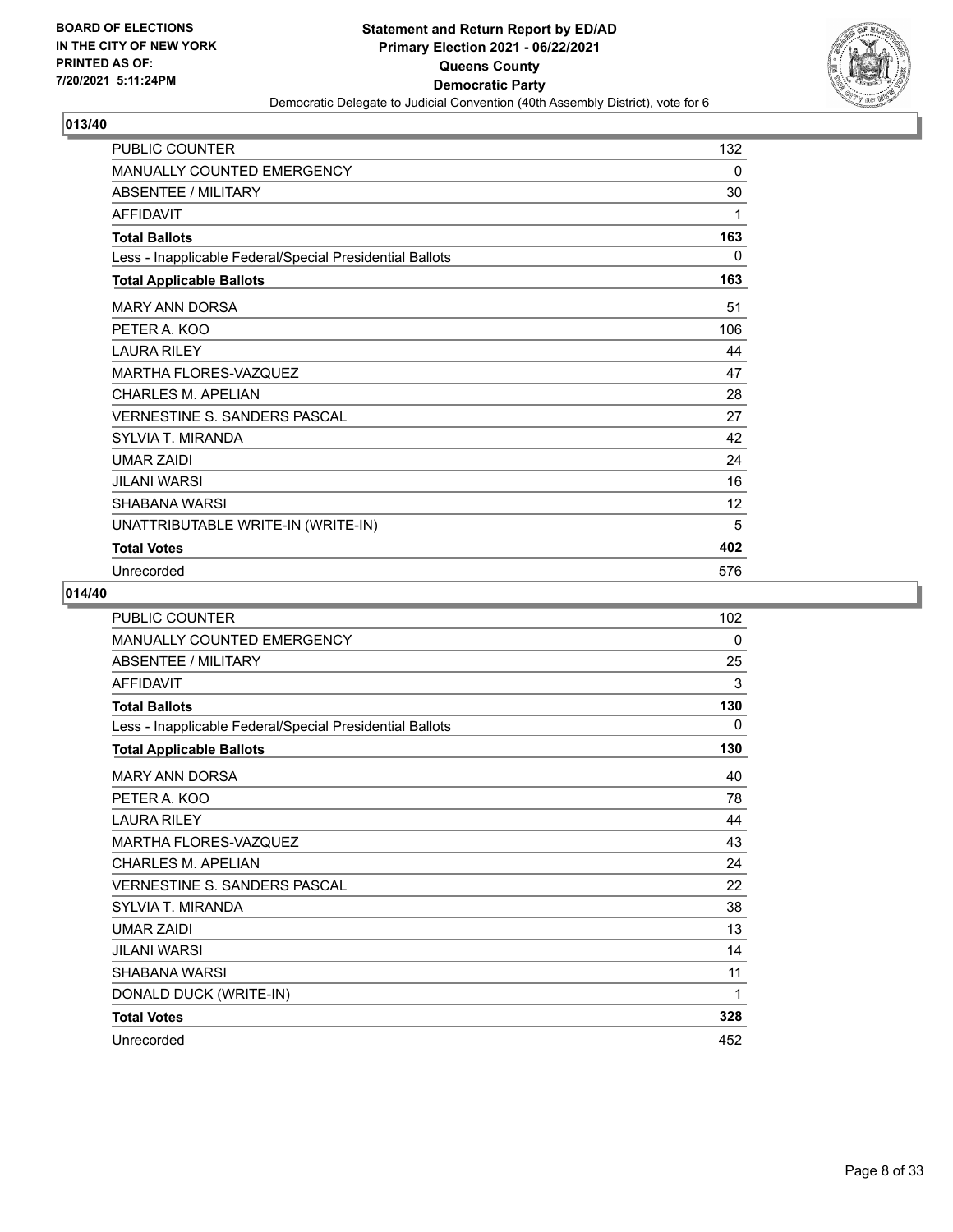

| <b>PUBLIC COUNTER</b>                                    | 144            |
|----------------------------------------------------------|----------------|
| <b>MANUALLY COUNTED EMERGENCY</b>                        | 0              |
| ABSENTEE / MILITARY                                      | 45             |
| <b>AFFIDAVIT</b>                                         | 1              |
| <b>Total Ballots</b>                                     | 190            |
| Less - Inapplicable Federal/Special Presidential Ballots | 0              |
| <b>Total Applicable Ballots</b>                          | 190            |
| <b>MARY ANN DORSA</b>                                    | 59             |
| PETER A. KOO                                             | 132            |
| <b>LAURA RILEY</b>                                       | 54             |
| <b>MARTHA FLORES-VAZQUEZ</b>                             | 55             |
| <b>CHARLES M. APELIAN</b>                                | 42             |
| <b>VERNESTINE S. SANDERS PASCAL</b>                      | 30             |
| SYLVIA T. MIRANDA                                        | 49             |
| <b>UMAR ZAIDI</b>                                        | 13             |
| <b>JILANI WARSI</b>                                      | 10             |
| SHABANA WARSI                                            | $\overline{7}$ |
| UNATTRIBUTABLE WRITE-IN (WRITE-IN)                       | $\overline{2}$ |
| <b>Total Votes</b>                                       | 453            |
| Unrecorded                                               | 687            |

| <b>PUBLIC COUNTER</b>                                    | 151          |
|----------------------------------------------------------|--------------|
| <b>MANUALLY COUNTED EMERGENCY</b>                        | 0            |
| <b>ABSENTEE / MILITARY</b>                               | 35           |
| <b>AFFIDAVIT</b>                                         | $\mathbf{0}$ |
| <b>Total Ballots</b>                                     | 186          |
| Less - Inapplicable Federal/Special Presidential Ballots | $\mathbf{0}$ |
| <b>Total Applicable Ballots</b>                          | 186          |
| <b>MARY ANN DORSA</b>                                    | 46           |
| PETER A. KOO                                             | 121          |
| <b>LAURA RILEY</b>                                       | 44           |
| MARTHA FLORES-VAZQUEZ                                    | 40           |
| <b>CHARLES M. APELIAN</b>                                | 34           |
| <b>VERNESTINE S. SANDERS PASCAL</b>                      | 28           |
| SYLVIA T. MIRANDA                                        | 38           |
| <b>UMAR ZAIDI</b>                                        | 16           |
| <b>JILANI WARSI</b>                                      | 16           |
| SHABANA WARSI                                            | 8            |
| <b>Total Votes</b>                                       | 391          |
| Unrecorded                                               | 725          |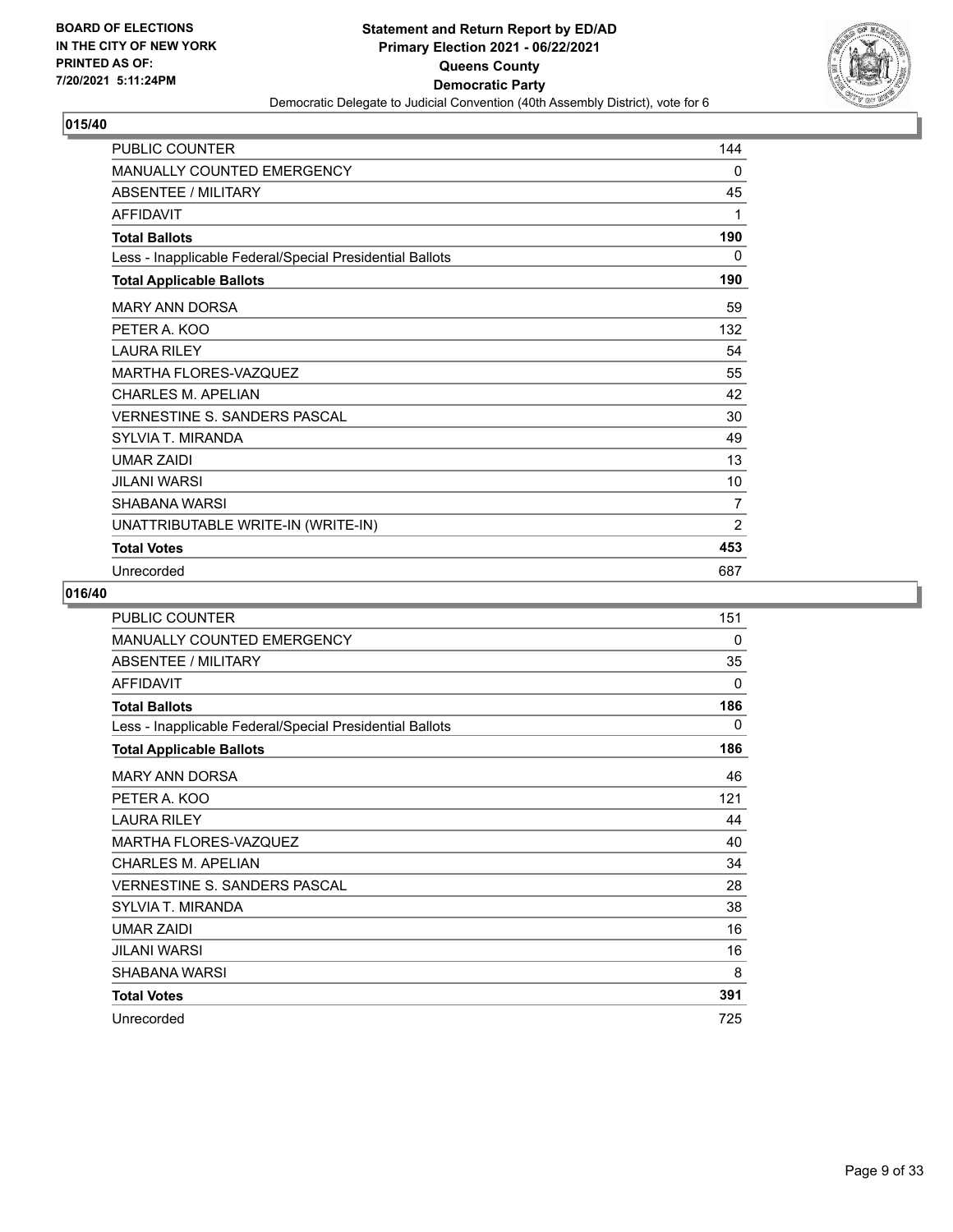

| <b>PUBLIC COUNTER</b>                                    | 56  |
|----------------------------------------------------------|-----|
| MANUALLY COUNTED EMERGENCY                               | 0   |
| <b>ABSENTEE / MILITARY</b>                               | 10  |
| <b>AFFIDAVIT</b>                                         | 0   |
| <b>Total Ballots</b>                                     | 66  |
| Less - Inapplicable Federal/Special Presidential Ballots | 0   |
| <b>Total Applicable Ballots</b>                          | 66  |
| <b>MARY ANN DORSA</b>                                    | 26  |
| PETER A. KOO                                             | 35  |
| <b>LAURA RILEY</b>                                       | 23  |
| <b>MARTHA FLORES-VAZQUEZ</b>                             | 29  |
| <b>CHARLES M. APELIAN</b>                                | 18  |
| <b>VERNESTINE S. SANDERS PASCAL</b>                      | 19  |
| SYLVIA T. MIRANDA                                        | 20  |
| <b>UMAR ZAIDI</b>                                        | 7   |
| JILANI WARSI                                             | 4   |
| SHABANA WARSI                                            | 13  |
| UNATTRIBUTABLE WRITE-IN (WRITE-IN)                       | 5   |
| <b>Total Votes</b>                                       | 199 |
| Unrecorded                                               | 197 |

| <b>PUBLIC COUNTER</b>                                    | 101 |
|----------------------------------------------------------|-----|
| MANUALLY COUNTED EMERGENCY                               | 0   |
| <b>ABSENTEE / MILITARY</b>                               | 14  |
| <b>AFFIDAVIT</b>                                         | 0   |
| <b>Total Ballots</b>                                     | 115 |
| Less - Inapplicable Federal/Special Presidential Ballots | 0   |
| <b>Total Applicable Ballots</b>                          | 115 |
| <b>MARY ANN DORSA</b>                                    | 20  |
| PETER A. KOO                                             | 62  |
| <b>LAURA RILEY</b>                                       | 30  |
| MARTHA FLORES-VAZQUEZ                                    | 30  |
| <b>CHARLES M. APELIAN</b>                                | 18  |
| VERNESTINE S. SANDERS PASCAL                             | 13  |
| <b>SYLVIA T. MIRANDA</b>                                 | 25  |
| <b>UMAR ZAIDI</b>                                        | 11  |
| <b>JILANI WARSI</b>                                      | 7   |
| <b>SHABANA WARSI</b>                                     | 8   |
| CURTIS SLIWA (WRITE-IN)                                  | 1   |
| UNATTRIBUTABLE WRITE-IN (WRITE-IN)                       | 1   |
| <b>Total Votes</b>                                       | 226 |
| Unrecorded                                               | 464 |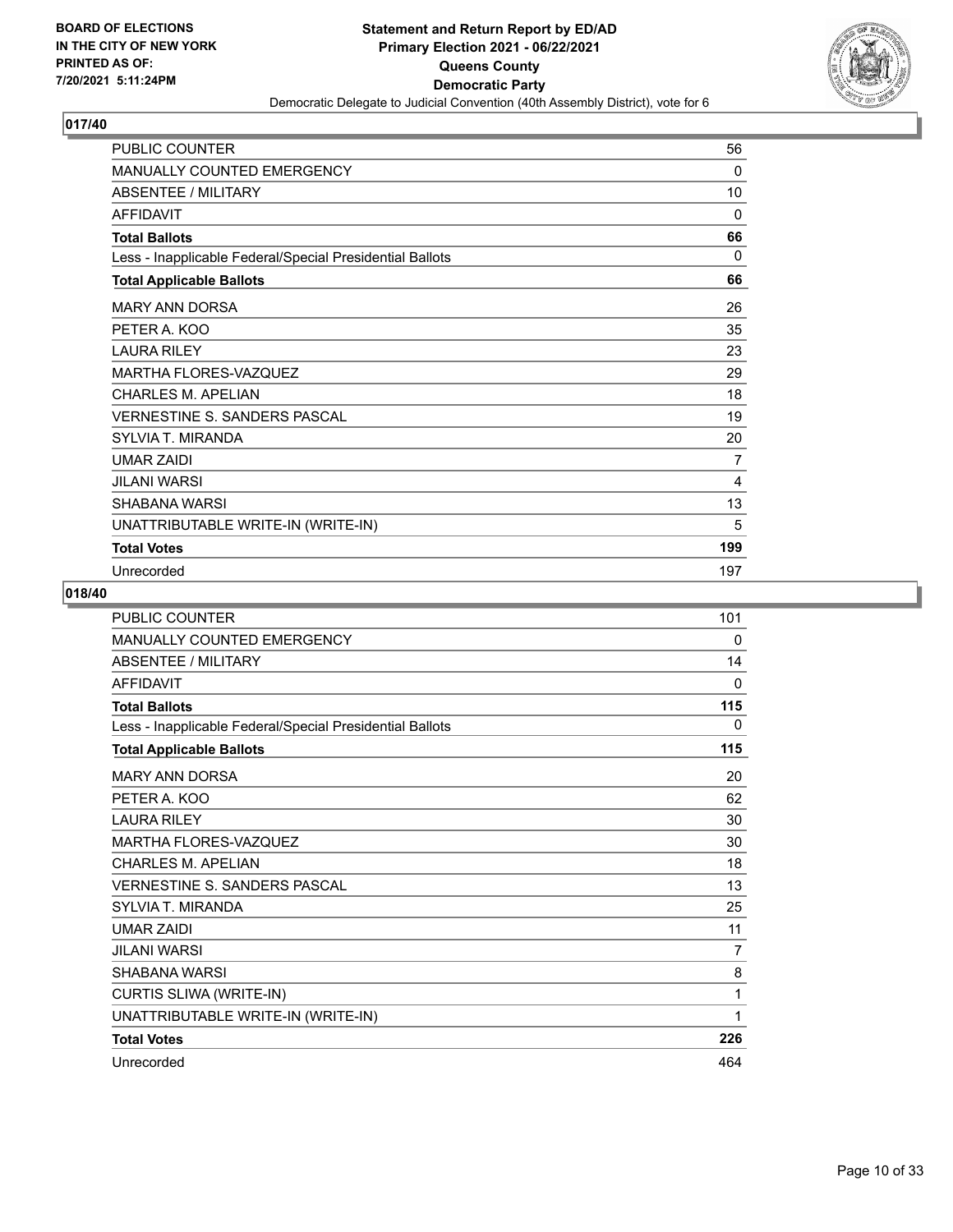

| <b>PUBLIC COUNTER</b>                                    | 136 |
|----------------------------------------------------------|-----|
| <b>MANUALLY COUNTED EMERGENCY</b>                        | 0   |
| ABSENTEE / MILITARY                                      | 33  |
| <b>AFFIDAVIT</b>                                         | 0   |
| <b>Total Ballots</b>                                     | 169 |
| Less - Inapplicable Federal/Special Presidential Ballots | 0   |
| <b>Total Applicable Ballots</b>                          | 169 |
| <b>MARY ANN DORSA</b>                                    | 55  |
| PETER A. KOO                                             | 97  |
| <b>LAURA RILEY</b>                                       | 54  |
| <b>MARTHA FLORES-VAZQUEZ</b>                             | 63  |
| <b>CHARLES M. APELIAN</b>                                | 31  |
| <b>VERNESTINE S. SANDERS PASCAL</b>                      | 35  |
| SYLVIA T. MIRANDA                                        | 56  |
| <b>UMAR ZAIDI</b>                                        | 14  |
| <b>JILANI WARSI</b>                                      | 12  |
| <b>SHABANA WARSI</b>                                     | 15  |
| UNATTRIBUTABLE WRITE-IN (WRITE-IN)                       | 10  |
| <b>Total Votes</b>                                       | 442 |
| Unrecorded                                               | 572 |

| <b>PUBLIC COUNTER</b>                                    | 105 |
|----------------------------------------------------------|-----|
| <b>MANUALLY COUNTED EMERGENCY</b>                        | 0   |
| <b>ABSENTEE / MILITARY</b>                               | 34  |
| <b>AFFIDAVIT</b>                                         | 1   |
| <b>Total Ballots</b>                                     | 140 |
| Less - Inapplicable Federal/Special Presidential Ballots | 0   |
| <b>Total Applicable Ballots</b>                          | 140 |
| <b>MARY ANN DORSA</b>                                    | 35  |
| PETER A. KOO                                             | 80  |
| <b>LAURA RILEY</b>                                       | 33  |
| MARTHA FLORES-VAZQUEZ                                    | 44  |
| <b>CHARLES M. APELIAN</b>                                | 24  |
| <b>VERNESTINE S. SANDERS PASCAL</b>                      | 31  |
| <b>SYLVIA T. MIRANDA</b>                                 | 35  |
| <b>UMAR ZAIDI</b>                                        | 8   |
| <b>JILANI WARSI</b>                                      | 6   |
| SHABANA WARSI                                            | 9   |
| <b>BASIL SAFOS (WRITE-IN)</b>                            | 1   |
| <b>BLANCA GARCIA (WRITE-IN)</b>                          | 1   |
| CHARLES CALLAHAN III (WRITE-IN)                          | 1   |
| MICHAEL BLOOMBERG (WRITE-IN)                             | 1   |
| <b>Total Votes</b>                                       | 309 |
| Unrecorded                                               | 531 |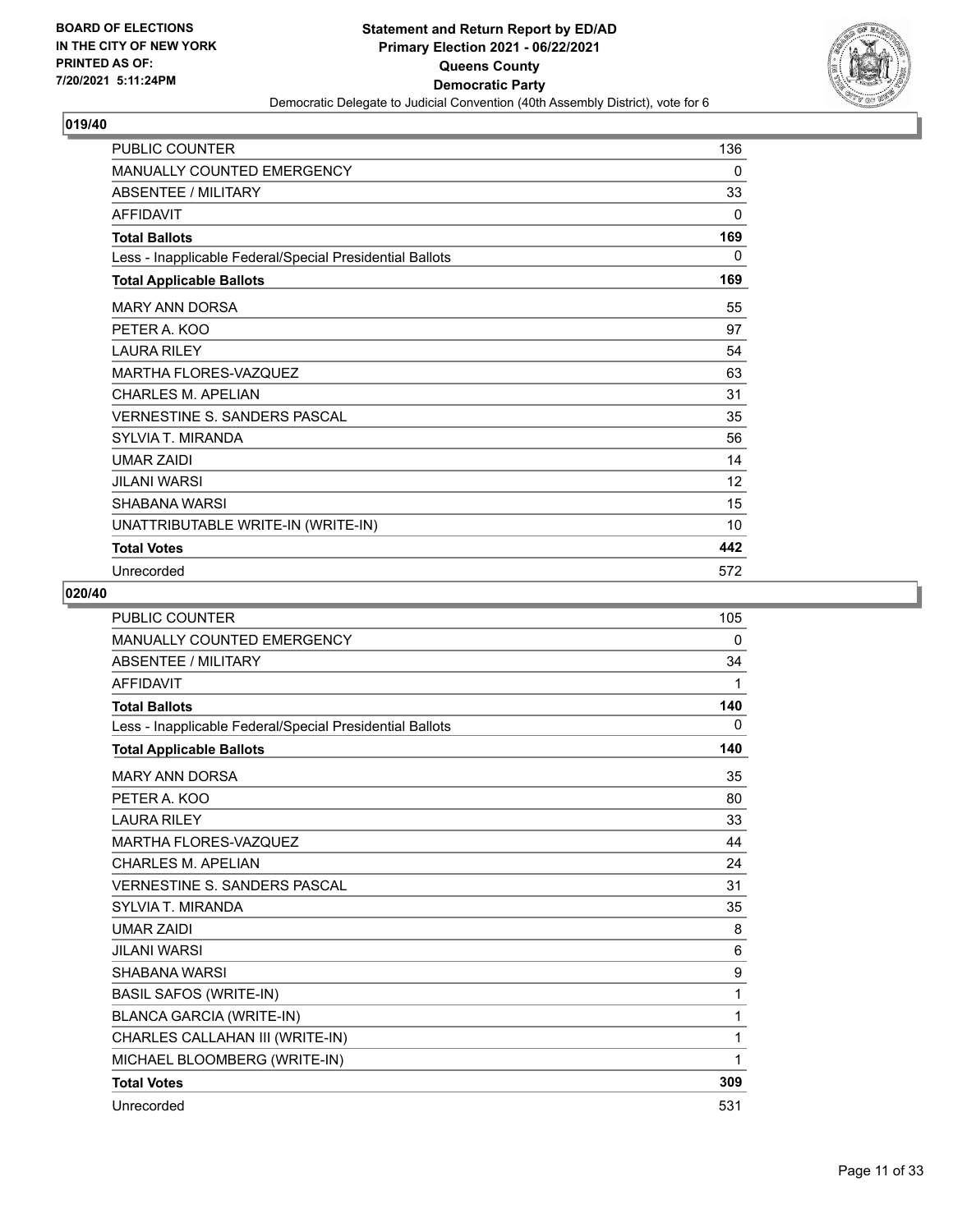

| <b>PUBLIC COUNTER</b>                                    | 92             |
|----------------------------------------------------------|----------------|
| <b>MANUALLY COUNTED EMERGENCY</b>                        | 0              |
| <b>ABSENTEE / MILITARY</b>                               | 12             |
| <b>AFFIDAVIT</b>                                         | 13             |
| <b>Total Ballots</b>                                     | 117            |
| Less - Inapplicable Federal/Special Presidential Ballots | $\mathbf{0}$   |
| <b>Total Applicable Ballots</b>                          | 117            |
| <b>MARY ANN DORSA</b>                                    | 19             |
| PETER A. KOO                                             | 72             |
| <b>LAURA RILEY</b>                                       | 18             |
| <b>MARTHA FLORES-VAZQUEZ</b>                             | 25             |
| CHARI FS M. APFI IAN                                     | 15             |
| <b>VERNESTINE S. SANDERS PASCAL</b>                      | 13             |
| <b>SYLVIA T. MIRANDA</b>                                 | 31             |
| <b>UMAR ZAIDI</b>                                        | 12             |
| <b>JILANI WARSI</b>                                      | 9              |
| <b>SHABANA WARSI</b>                                     | 9              |
| DOUGLAS B. MARKLAND (WRITE-IN)                           | 1              |
| JANE LEE (WRITE-IN)                                      | $\overline{2}$ |
| JUNG SOON YOU (WRITE-IN)                                 | 1              |
| MONICA LEE (WRITE-IN)                                    | 1              |
| UNATTRIBUTABLE WRITE-IN (WRITE-IN)                       | 8              |
| <b>Total Votes</b>                                       | 236            |
| Unrecorded                                               | 466            |

| PUBLIC COUNTER                                           | 164 |
|----------------------------------------------------------|-----|
| MANUALLY COUNTED EMERGENCY                               | 0   |
| <b>ABSENTEE / MILITARY</b>                               | 72  |
| <b>AFFIDAVIT</b>                                         | 0   |
| <b>Total Ballots</b>                                     | 236 |
| Less - Inapplicable Federal/Special Presidential Ballots | 0   |
| <b>Total Applicable Ballots</b>                          | 236 |
| <b>MARY ANN DORSA</b>                                    | 35  |
| PETER A. KOO                                             | 138 |
| <b>LAURA RILEY</b>                                       | 40  |
| <b>MARTHA FLORES-VAZQUEZ</b>                             | 52  |
| <b>CHARLES M. APELIAN</b>                                | 27  |
| <b>VERNESTINE S. SANDERS PASCAL</b>                      | 27  |
| <b>SYLVIA T. MIRANDA</b>                                 | 44  |
| <b>UMAR ZAIDI</b>                                        | 22  |
| <b>JILANI WARSI</b>                                      | 20  |
| SHABANA WARSI                                            | 15  |
| KAYNE WEST (WRITE-IN)                                    | 1   |
| <b>Total Votes</b>                                       | 421 |
| Unrecorded                                               | 995 |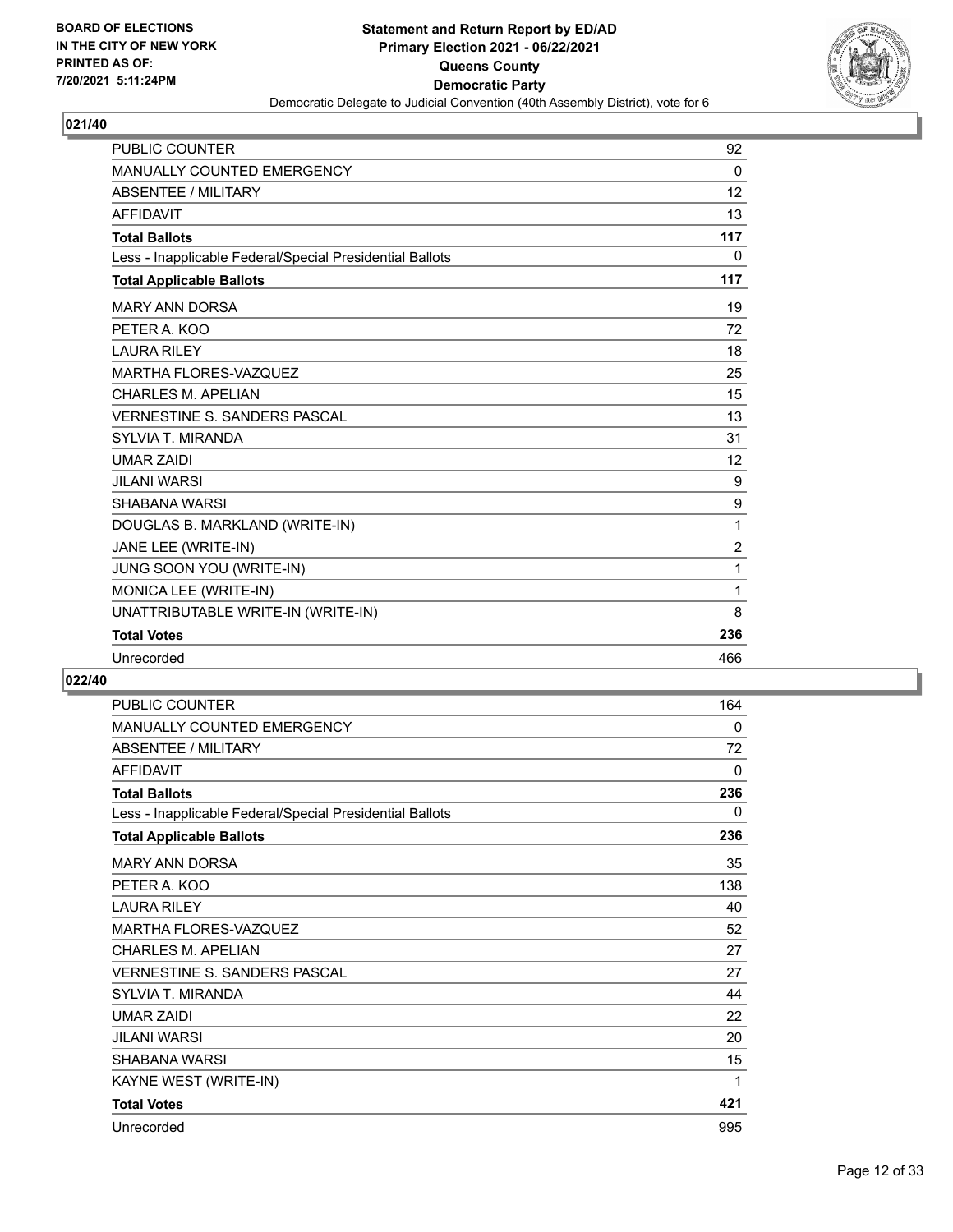

| PUBLIC COUNTER                                           | 97  |
|----------------------------------------------------------|-----|
| <b>MANUALLY COUNTED EMERGENCY</b>                        | 0   |
| ABSENTEE / MILITARY                                      | 41  |
| <b>AFFIDAVIT</b>                                         | 0   |
| <b>Total Ballots</b>                                     | 138 |
| Less - Inapplicable Federal/Special Presidential Ballots | 0   |
| <b>Total Applicable Ballots</b>                          | 138 |
| <b>MARY ANN DORSA</b>                                    | 31  |
| PETER A. KOO                                             | 79  |
| <b>LAURA RILEY</b>                                       | 30  |
| <b>MARTHA FLORES-VAZQUEZ</b>                             | 38  |
| <b>CHARLES M. APELIAN</b>                                | 20  |
| <b>VERNESTINE S. SANDERS PASCAL</b>                      | 16  |
| SYLVIA T. MIRANDA                                        | 31  |
| <b>UMAR ZAIDI</b>                                        | 11  |
| JILANI WARSI                                             | 8   |
| SHABANA WARSI                                            | 8   |
| <b>Total Votes</b>                                       | 272 |
| Unrecorded                                               | 556 |

| <b>PUBLIC COUNTER</b>                                    | 87  |
|----------------------------------------------------------|-----|
| MANUALLY COUNTED EMERGENCY                               | 0   |
| ABSENTEE / MILITARY                                      | 27  |
| <b>AFFIDAVIT</b>                                         | 2   |
| <b>Total Ballots</b>                                     | 116 |
| Less - Inapplicable Federal/Special Presidential Ballots | 0   |
| <b>Total Applicable Ballots</b>                          | 116 |
| <b>MARY ANN DORSA</b>                                    | 24  |
| PETER A. KOO                                             | 71  |
| <b>LAURA RILEY</b>                                       | 28  |
| <b>MARTHA FLORES-VAZQUEZ</b>                             | 21  |
| <b>CHARLES M. APELIAN</b>                                | 14  |
| <b>VERNESTINE S. SANDERS PASCAL</b>                      | 12  |
| SYI VIA T. MIRANDA                                       | 31  |
| <b>UMAR ZAIDI</b>                                        | 15  |
| JILANI WARSI                                             | 11  |
| SHABANA WARSI                                            | 9   |
| <b>Total Votes</b>                                       | 236 |
| Unrecorded                                               | 460 |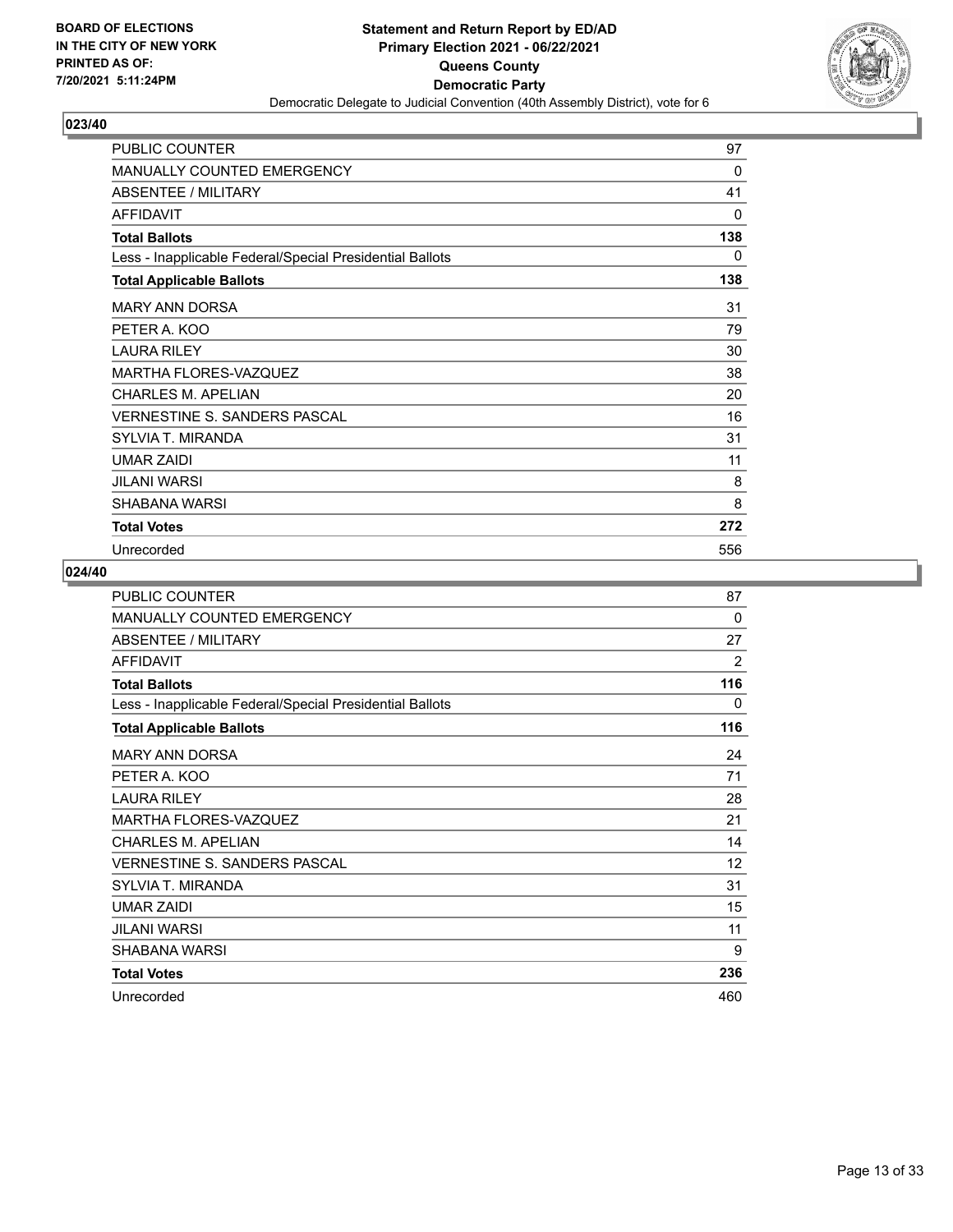

| <b>PUBLIC COUNTER</b>                                    | 126            |
|----------------------------------------------------------|----------------|
| MANUALLY COUNTED EMERGENCY                               | 0              |
| <b>ABSENTEE / MILITARY</b>                               | 38             |
| <b>AFFIDAVIT</b>                                         | 0              |
| <b>Total Ballots</b>                                     | 164            |
| Less - Inapplicable Federal/Special Presidential Ballots | 0              |
| <b>Total Applicable Ballots</b>                          | 164            |
| <b>MARY ANN DORSA</b>                                    | 46             |
| PETER A. KOO                                             | 107            |
| <b>LAURA RILEY</b>                                       | 38             |
| <b>MARTHA FLORES-VAZQUEZ</b>                             | 46             |
| <b>CHARLES M. APELIAN</b>                                | 30             |
| <b>VERNESTINE S. SANDERS PASCAL</b>                      | 25             |
| SYLVIA T. MIRANDA                                        | 40             |
| <b>UMAR ZAIDI</b>                                        | 20             |
| JILANI WARSI                                             | 21             |
| SHABANA WARSI                                            | 17             |
| UNATTRIBUTABLE WRITE-IN (WRITE-IN)                       | $\overline{2}$ |
| <b>Total Votes</b>                                       | 392            |
| Unrecorded                                               | 592            |

| <b>PUBLIC COUNTER</b>                                    | 107          |
|----------------------------------------------------------|--------------|
| <b>MANUALLY COUNTED EMERGENCY</b>                        | 0            |
| <b>ABSENTEE / MILITARY</b>                               | 9            |
| <b>AFFIDAVIT</b>                                         | 1            |
| <b>Total Ballots</b>                                     | 117          |
| Less - Inapplicable Federal/Special Presidential Ballots | $\mathbf{0}$ |
| <b>Total Applicable Ballots</b>                          | 117          |
| <b>MARY ANN DORSA</b>                                    | 33           |
| PETER A. KOO                                             | 70           |
| <b>LAURA RILEY</b>                                       | 33           |
| MARTHA FLORES-VAZQUEZ                                    | 33           |
| <b>CHARLES M. APELIAN</b>                                | 23           |
| <b>VERNESTINE S. SANDERS PASCAL</b>                      | 18           |
| SYLVIA T. MIRANDA                                        | 37           |
| <b>UMAR ZAIDI</b>                                        | 14           |
| <b>JILANI WARSI</b>                                      | 16           |
| SHABANA WARSI                                            | 16           |
| <b>Total Votes</b>                                       | 293          |
| Unrecorded                                               | 409          |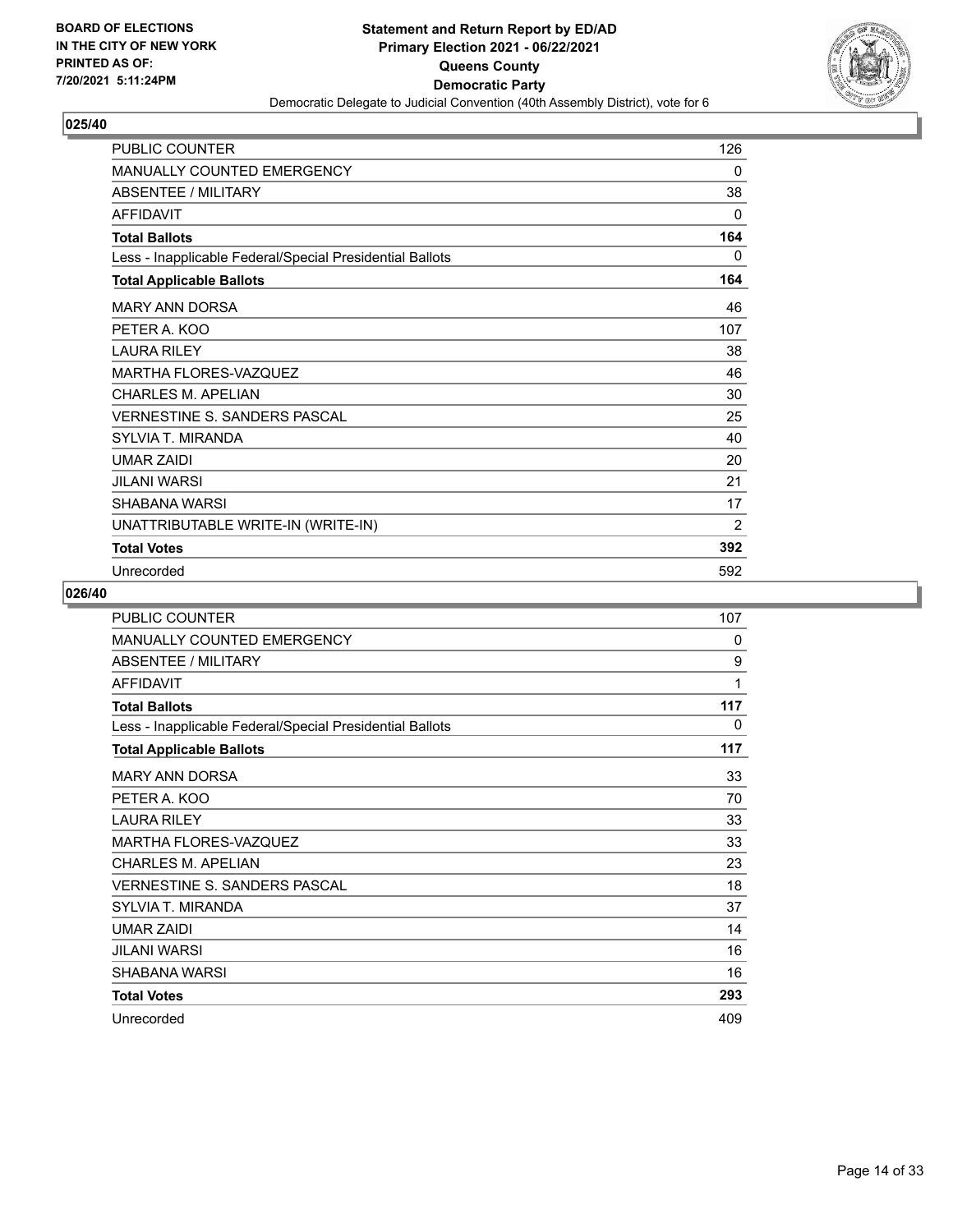

| PUBLIC COUNTER                                           | 99       |
|----------------------------------------------------------|----------|
| <b>MANUALLY COUNTED EMERGENCY</b>                        | $\Omega$ |
| ABSENTEE / MILITARY                                      | 22       |
| <b>AFFIDAVIT</b>                                         | 1        |
| <b>Total Ballots</b>                                     | 122      |
| Less - Inapplicable Federal/Special Presidential Ballots | 0        |
| <b>Total Applicable Ballots</b>                          | 122      |
| <b>MARY ANN DORSA</b>                                    | 29       |
| PETER A. KOO                                             | 66       |
| <b>LAURA RILEY</b>                                       | 33       |
| <b>MARTHA FLORES-VAZQUEZ</b>                             | 47       |
| CHARLES M. APELIAN                                       | 23       |
| <b>VERNESTINE S. SANDERS PASCAL</b>                      | 21       |
| SYLVIA T. MIRANDA                                        | 35       |
| <b>UMAR ZAIDI</b>                                        | 17       |
| JILANI WARSI                                             | 17       |
| SHABANA WARSI                                            | 9        |
| <b>Total Votes</b>                                       | 297      |
| Unrecorded                                               | 435      |

| PUBLIC COUNTER                                           | 53           |
|----------------------------------------------------------|--------------|
| <b>MANUALLY COUNTED EMERGENCY</b>                        | 0            |
| ABSENTEE / MILITARY                                      | 10           |
| <b>AFFIDAVIT</b>                                         | $\mathbf{0}$ |
| <b>Total Ballots</b>                                     | 63           |
| Less - Inapplicable Federal/Special Presidential Ballots | 0            |
| <b>Total Applicable Ballots</b>                          | 63           |
| <b>MARY ANN DORSA</b>                                    | 25           |
| PETER A. KOO                                             | 34           |
| <b>LAURA RILEY</b>                                       | 23           |
| <b>MARTHA FLORES-VAZQUEZ</b>                             | 25           |
| <b>CHARLES M. APELIAN</b>                                | 17           |
| VERNESTINE S. SANDERS PASCAL                             | 12           |
| SYLVIA T. MIRANDA                                        | 23           |
| <b>UMAR ZAIDI</b>                                        | 18           |
| JII ANI WARSI                                            | 4            |
| SHABANA WARSI                                            | 6            |
| <b>Total Votes</b>                                       | 187          |
| Unrecorded                                               | 191          |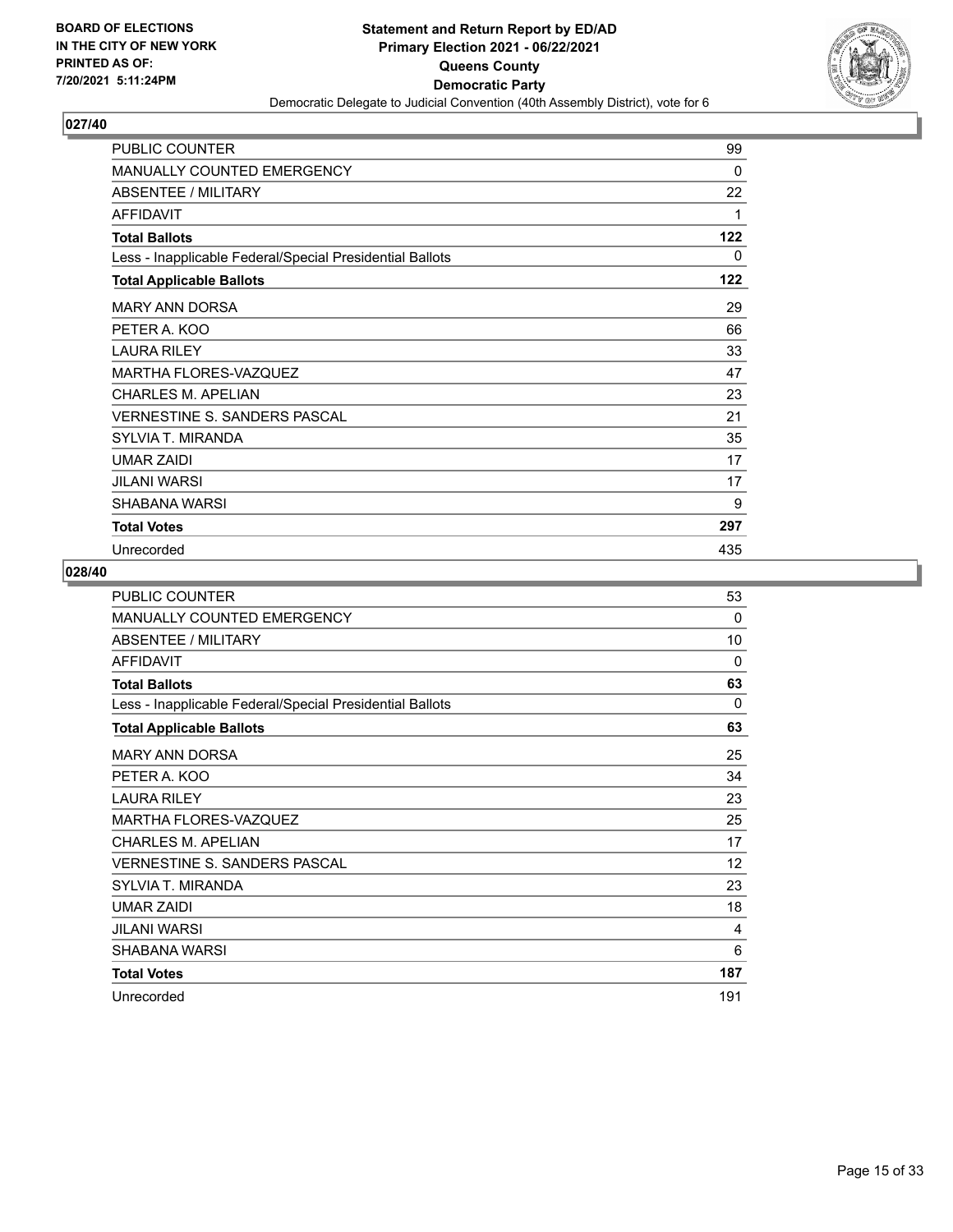

| <b>PUBLIC COUNTER</b>                                    | 109 |
|----------------------------------------------------------|-----|
| MANUALLY COUNTED EMERGENCY                               | 0   |
| ABSENTEE / MILITARY                                      | 17  |
| <b>AFFIDAVIT</b>                                         | 2   |
| <b>Total Ballots</b>                                     | 128 |
| Less - Inapplicable Federal/Special Presidential Ballots | 0   |
| <b>Total Applicable Ballots</b>                          | 128 |
| <b>MARY ANN DORSA</b>                                    | 33  |
| PETER A. KOO                                             | 81  |
| <b>LAURA RILEY</b>                                       | 31  |
| MARTHA FLORES-VAZQUEZ                                    | 35  |
| <b>CHARLES M. APELIAN</b>                                | 27  |
| <b>VERNESTINE S. SANDERS PASCAL</b>                      | 21  |
| SYLVIA T. MIRANDA                                        | 34  |
| <b>UMAR ZAIDI</b>                                        | 17  |
| <b>JILANI WARSI</b>                                      | 12  |
| SHABANA WARSI                                            | 11  |
| <b>Total Votes</b>                                       | 302 |
| Unrecorded                                               | 466 |

| PUBLIC COUNTER                                           | 115      |
|----------------------------------------------------------|----------|
| <b>MANUALLY COUNTED EMERGENCY</b>                        | $\Omega$ |
| <b>ABSENTEE / MILITARY</b>                               | 21       |
| <b>AFFIDAVIT</b>                                         | 1        |
| <b>Total Ballots</b>                                     | 137      |
| Less - Inapplicable Federal/Special Presidential Ballots | 0        |
| <b>Total Applicable Ballots</b>                          | 137      |
| <b>MARY ANN DORSA</b>                                    | 48       |
| PETER A. KOO                                             | 78       |
| <b>LAURA RILEY</b>                                       | 38       |
| MARTHA FLORES-VAZQUEZ                                    | 48       |
| <b>CHARLES M. APELIAN</b>                                | 32       |
| VERNESTINE S. SANDERS PASCAL                             | 27       |
| SYLVIA T. MIRANDA                                        | 34       |
| <b>UMAR ZAIDI</b>                                        | 12       |
| <b>JILANI WARSI</b>                                      | 8        |
| SHABANA WARSI                                            | 17       |
| STORMI DANIELS (WRITE-IN)                                | 1        |
| UNATTRIBUTABLE WRITE-IN (WRITE-IN)                       | 1        |
| <b>Total Votes</b>                                       | 344      |
| Unrecorded                                               | 478      |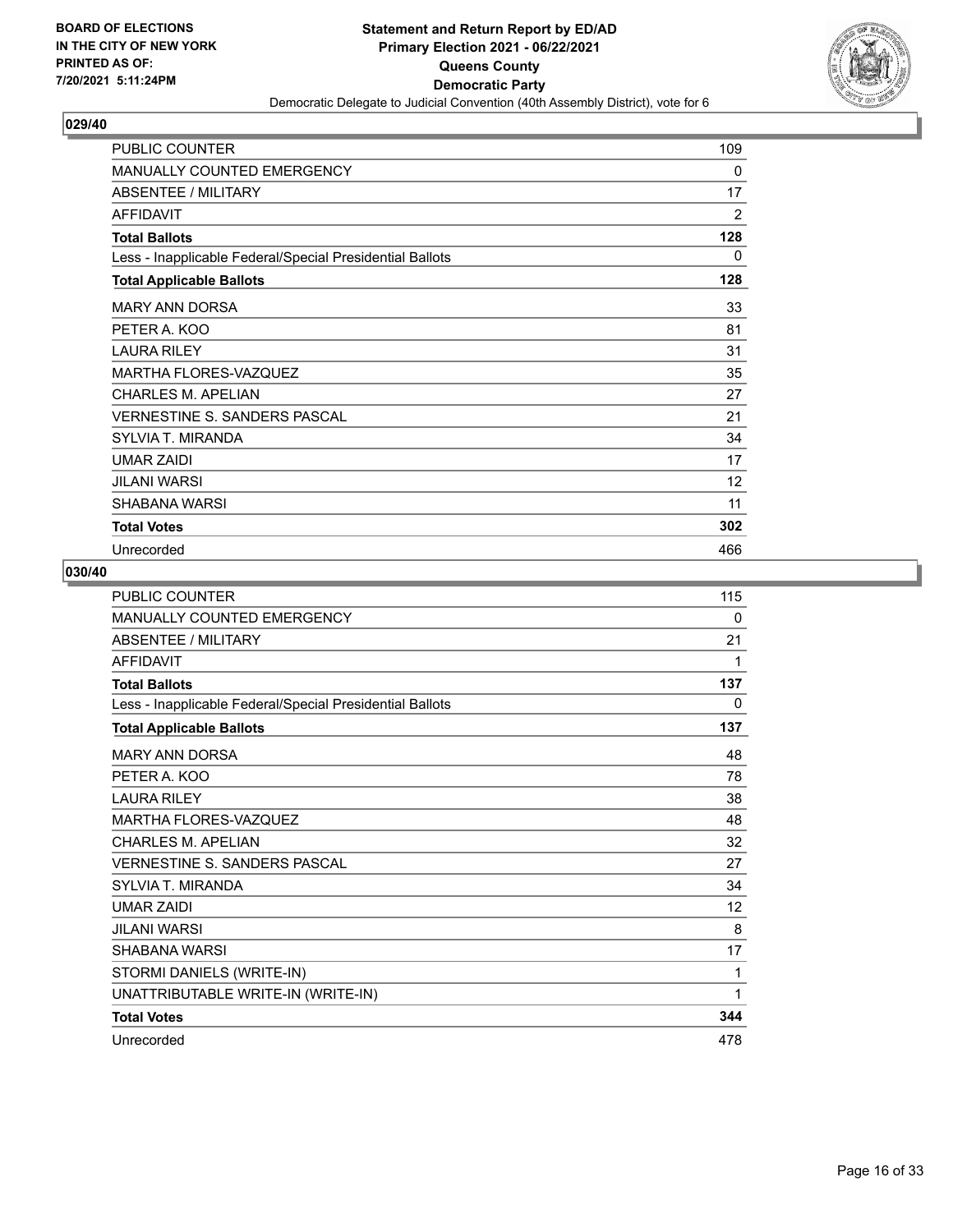

| PUBLIC COUNTER                                           | 118 |
|----------------------------------------------------------|-----|
| <b>MANUALLY COUNTED EMERGENCY</b>                        | 0   |
| ABSENTEE / MILITARY                                      | 31  |
| <b>AFFIDAVIT</b>                                         | 2   |
| <b>Total Ballots</b>                                     | 151 |
| Less - Inapplicable Federal/Special Presidential Ballots | 0   |
| <b>Total Applicable Ballots</b>                          | 151 |
| <b>MARY ANN DORSA</b>                                    | 46  |
| PETER A. KOO                                             | 100 |
| <b>LAURA RILEY</b>                                       | 43  |
| MARTHA FLORES-VAZQUEZ                                    | 47  |
| <b>CHARLES M. APELIAN</b>                                | 28  |
| <b>VERNESTINE S. SANDERS PASCAL</b>                      | 24  |
| SYLVIA T. MIRANDA                                        | 32  |
| <b>UMAR ZAIDI</b>                                        | 19  |
| JILANI WARSI                                             | 13  |
| SHABANA WARSI                                            | 18  |
| <b>Total Votes</b>                                       | 370 |
| Unrecorded                                               | 536 |

| <b>PUBLIC COUNTER</b>                                    | 83  |
|----------------------------------------------------------|-----|
| <b>MANUALLY COUNTED EMERGENCY</b>                        | 0   |
| <b>ABSENTEE / MILITARY</b>                               | 17  |
| <b>AFFIDAVIT</b>                                         | 0   |
| <b>Total Ballots</b>                                     | 100 |
| Less - Inapplicable Federal/Special Presidential Ballots | 0   |
| <b>Total Applicable Ballots</b>                          | 100 |
| <b>MARY ANN DORSA</b>                                    | 19  |
| PETER A. KOO                                             | 51  |
| <b>LAURA RILEY</b>                                       | 19  |
| <b>MARTHA FLORES-VAZQUEZ</b>                             | 32  |
| CHARLES M. APELIAN                                       | 14  |
| VERNESTINE S. SANDERS PASCAL                             | 13  |
| SYLVIA T. MIRANDA                                        | 18  |
| <b>UMAR ZAIDI</b>                                        | 11  |
| JILANI WARSI                                             | 11  |
| SHABANA WARSI                                            | 13  |
| <b>Total Votes</b>                                       | 201 |
| Unrecorded                                               | 399 |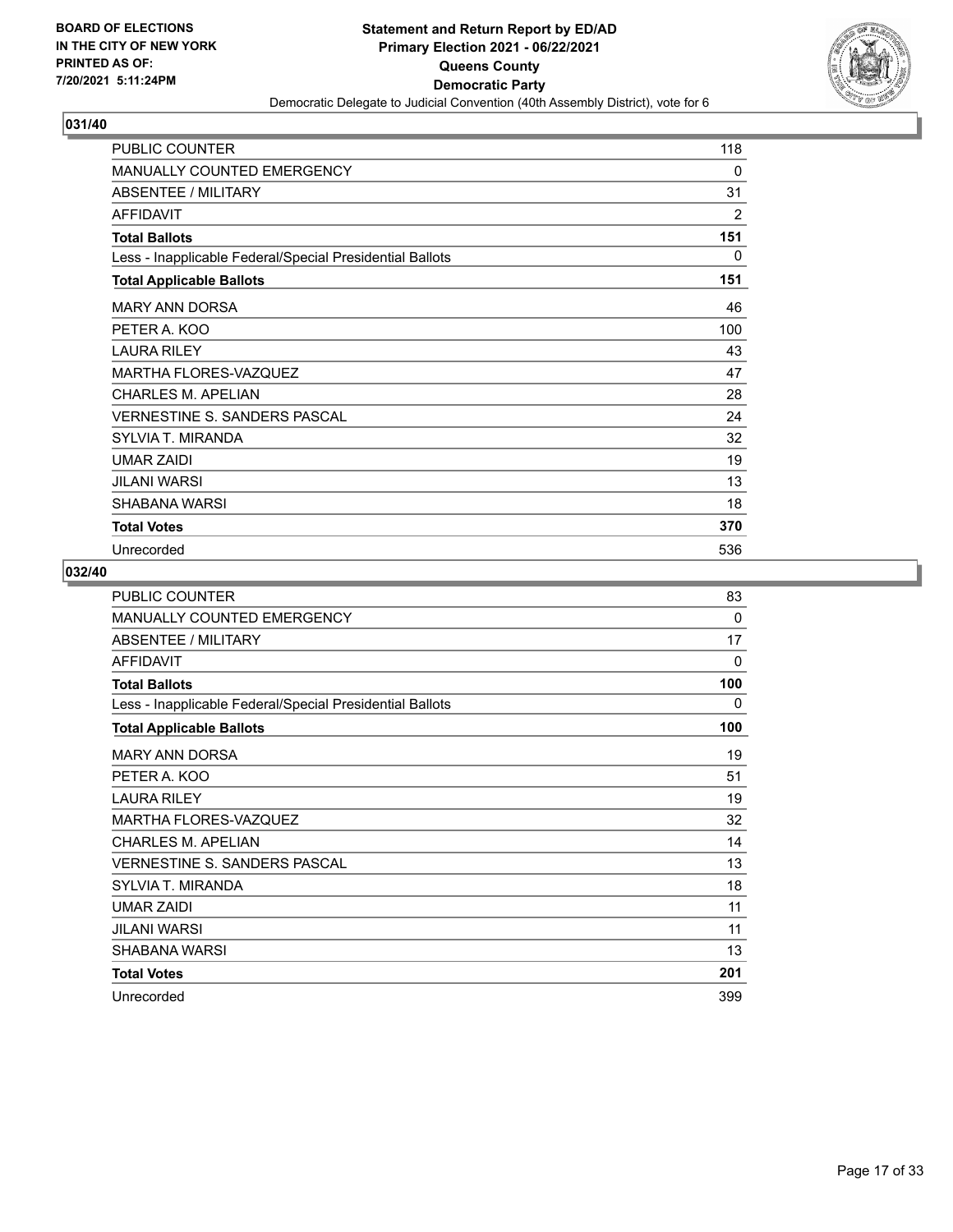

| PUBLIC COUNTER                                           | 152 |
|----------------------------------------------------------|-----|
| <b>MANUALLY COUNTED EMERGENCY</b>                        | 0   |
| ABSENTEE / MILITARY                                      | 73  |
| <b>AFFIDAVIT</b>                                         | 1   |
| <b>Total Ballots</b>                                     | 226 |
| Less - Inapplicable Federal/Special Presidential Ballots | 0   |
| <b>Total Applicable Ballots</b>                          | 226 |
| <b>MARY ANN DORSA</b>                                    | 40  |
| PETER A. KOO                                             | 139 |
| <b>LAURA RILEY</b>                                       | 43  |
| <b>MARTHA FLORES-VAZQUEZ</b>                             | 48  |
| CHARLES M. APELIAN                                       | 38  |
| <b>VERNESTINE S. SANDERS PASCAL</b>                      | 24  |
| SYLVIA T. MIRANDA                                        | 38  |
| <b>UMAR ZAIDI</b>                                        | 17  |
| JILANI WARSI                                             | 12  |
| SHABANA WARSI                                            | 23  |
| <b>Total Votes</b>                                       | 422 |
| Unrecorded                                               | 934 |

| <b>PUBLIC COUNTER</b>                                    | 72       |
|----------------------------------------------------------|----------|
| <b>MANUALLY COUNTED EMERGENCY</b>                        | 0        |
| ABSENTEE / MILITARY                                      | 15       |
| <b>AFFIDAVIT</b>                                         | 0        |
| <b>Total Ballots</b>                                     | 87       |
| Less - Inapplicable Federal/Special Presidential Ballots | $\Omega$ |
| <b>Total Applicable Ballots</b>                          | 87       |
| <b>MARY ANN DORSA</b>                                    | 22       |
| PETER A. KOO                                             | 31       |
| <b>LAURA RILEY</b>                                       | 23       |
| <b>MARTHA FLORES-VAZQUEZ</b>                             | 23       |
| <b>CHARLES M. APELIAN</b>                                | 9        |
| <b>VERNESTINE S. SANDERS PASCAL</b>                      | 10       |
| SYLVIA T. MIRANDA                                        | 18       |
| UMAR ZAIDI                                               | 17       |
| JILANI WARSI                                             | 15       |
| SHABANA WARSI                                            | 19       |
| <b>Total Votes</b>                                       | 187      |
| Unrecorded                                               | 335      |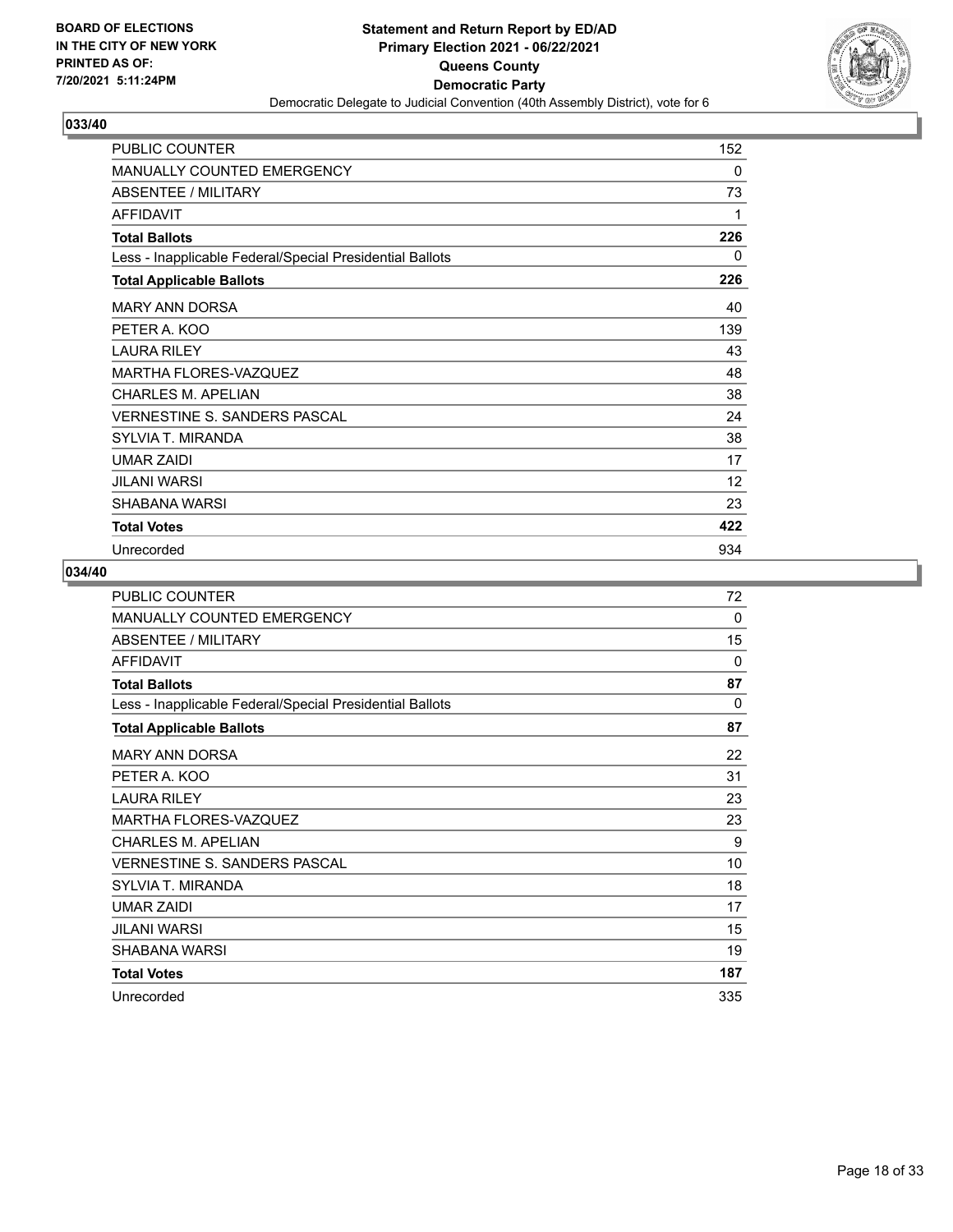

| <b>PUBLIC COUNTER</b>                                    | 178 |
|----------------------------------------------------------|-----|
| MANUALLY COUNTED EMERGENCY                               | 0   |
| ABSENTEE / MILITARY                                      | 38  |
| <b>AFFIDAVIT</b>                                         | 0   |
| <b>Total Ballots</b>                                     | 216 |
| Less - Inapplicable Federal/Special Presidential Ballots | 0   |
| <b>Total Applicable Ballots</b>                          | 216 |
| <b>MARY ANN DORSA</b>                                    | 49  |
| PETER A. KOO                                             | 102 |
| <b>LAURA RILEY</b>                                       | 43  |
| MARTHA FLORES-VAZQUEZ                                    | 62  |
| <b>CHARLES M. APELIAN</b>                                | 34  |
| <b>VERNESTINE S. SANDERS PASCAL</b>                      | 28  |
| SYLVIA T. MIRANDA                                        | 56  |
| <b>UMAR ZAIDI</b>                                        | 29  |
| JILANI WARSI                                             | 16  |
| <b>SHABANA WARSI</b>                                     | 34  |
| JORDAN SCHWARTZ (WRITE-IN)                               | 1   |
| <b>Total Votes</b>                                       | 454 |
| Unrecorded                                               | 842 |

| PUBLIC COUNTER                                           | 207   |
|----------------------------------------------------------|-------|
| MANUALLY COUNTED EMERGENCY                               | 0     |
| ABSENTEE / MILITARY                                      | 42    |
| <b>AFFIDAVIT</b>                                         | 1     |
| <b>Total Ballots</b>                                     | 250   |
| Less - Inapplicable Federal/Special Presidential Ballots | 0     |
| <b>Total Applicable Ballots</b>                          | 250   |
| <b>MARY ANN DORSA</b>                                    | 37    |
| PETER A. KOO                                             | 161   |
| <b>LAURA RILEY</b>                                       | 41    |
| <b>MARTHA FLORES-VAZQUEZ</b>                             | 40    |
| CHARLES M. APELIAN                                       | 23    |
| <b>VERNESTINE S. SANDERS PASCAL</b>                      | 30    |
| SYLVIA T. MIRANDA                                        | 38    |
| <b>UMAR ZAIDI</b>                                        | 30    |
| JILANI WARSI                                             | 20    |
| SHABANA WARSI                                            | 25    |
| <b>Total Votes</b>                                       | 445   |
| Unrecorded                                               | 1,055 |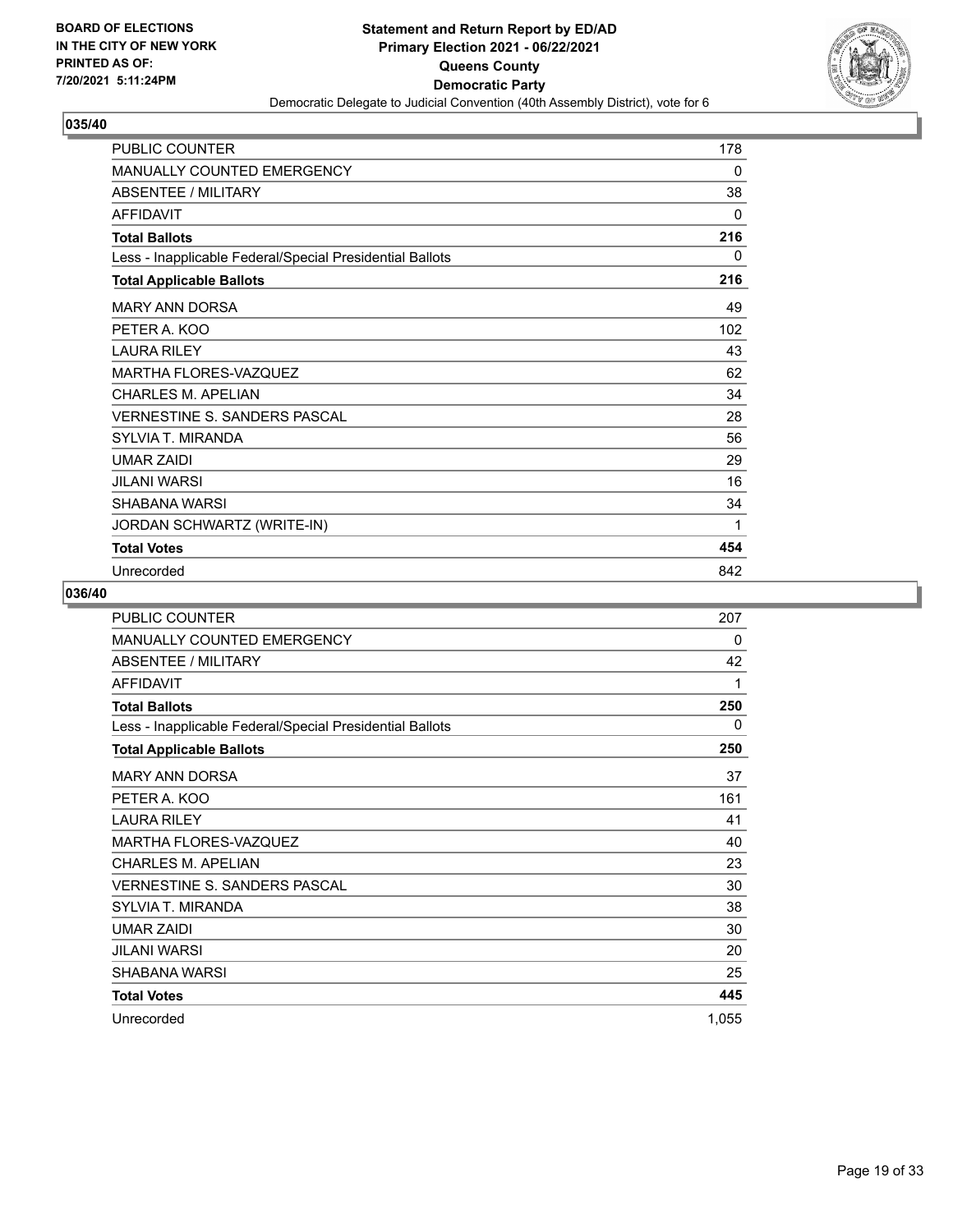

| <b>PUBLIC COUNTER</b>                                    | 188 |
|----------------------------------------------------------|-----|
| MANUALLY COUNTED EMERGENCY                               | 0   |
| <b>ABSENTEE / MILITARY</b>                               | 29  |
| <b>AFFIDAVIT</b>                                         | 0   |
| <b>Total Ballots</b>                                     | 217 |
| Less - Inapplicable Federal/Special Presidential Ballots | 0   |
| <b>Total Applicable Ballots</b>                          | 217 |
| <b>MARY ANN DORSA</b>                                    | 55  |
| PETER A. KOO                                             | 123 |
| <b>LAURA RILEY</b>                                       | 46  |
| <b>MARTHA FLORES-VAZQUEZ</b>                             | 70  |
| <b>CHARLES M. APELIAN</b>                                | 34  |
| VERNESTINE S. SANDERS PASCAL                             | 31  |
| SYLVIA T. MIRANDA                                        | 55  |
| <b>UMAR ZAIDI</b>                                        | 22  |
| JILANI WARSI                                             | 18  |
| SHABANA WARSI                                            | 21  |
| UNATTRIBUTABLE WRITE-IN (WRITE-IN)                       | 1   |
| <b>Total Votes</b>                                       | 476 |
| Unrecorded                                               | 826 |

| <b>PUBLIC COUNTER</b>                                    | 170          |
|----------------------------------------------------------|--------------|
| MANUALLY COUNTED EMERGENCY                               | 0            |
| <b>ABSENTEE / MILITARY</b>                               | 36           |
| <b>AFFIDAVIT</b>                                         | $\mathbf{0}$ |
| <b>Total Ballots</b>                                     | 206          |
| Less - Inapplicable Federal/Special Presidential Ballots | $\Omega$     |
| <b>Total Applicable Ballots</b>                          | 206          |
| <b>MARY ANN DORSA</b>                                    | 48           |
| PETER A. KOO                                             | 119          |
| <b>LAURA RILEY</b>                                       | 46           |
| <b>MARTHA FLORES-VAZQUEZ</b>                             | 52           |
| <b>CHARLES M. APELIAN</b>                                | 35           |
| VERNESTINE S. SANDERS PASCAL                             | 28           |
| <b>SYLVIA T. MIRANDA</b>                                 | 38           |
| <b>UMAR ZAIDI</b>                                        | 8            |
| <b>JILANI WARSI</b>                                      | 19           |
| SHABANA WARSI                                            | 9            |
| UNATTRIBUTABLE WRITE-IN (WRITE-IN)                       | 1            |
| <b>Total Votes</b>                                       | 403          |
| Unrecorded                                               | 833          |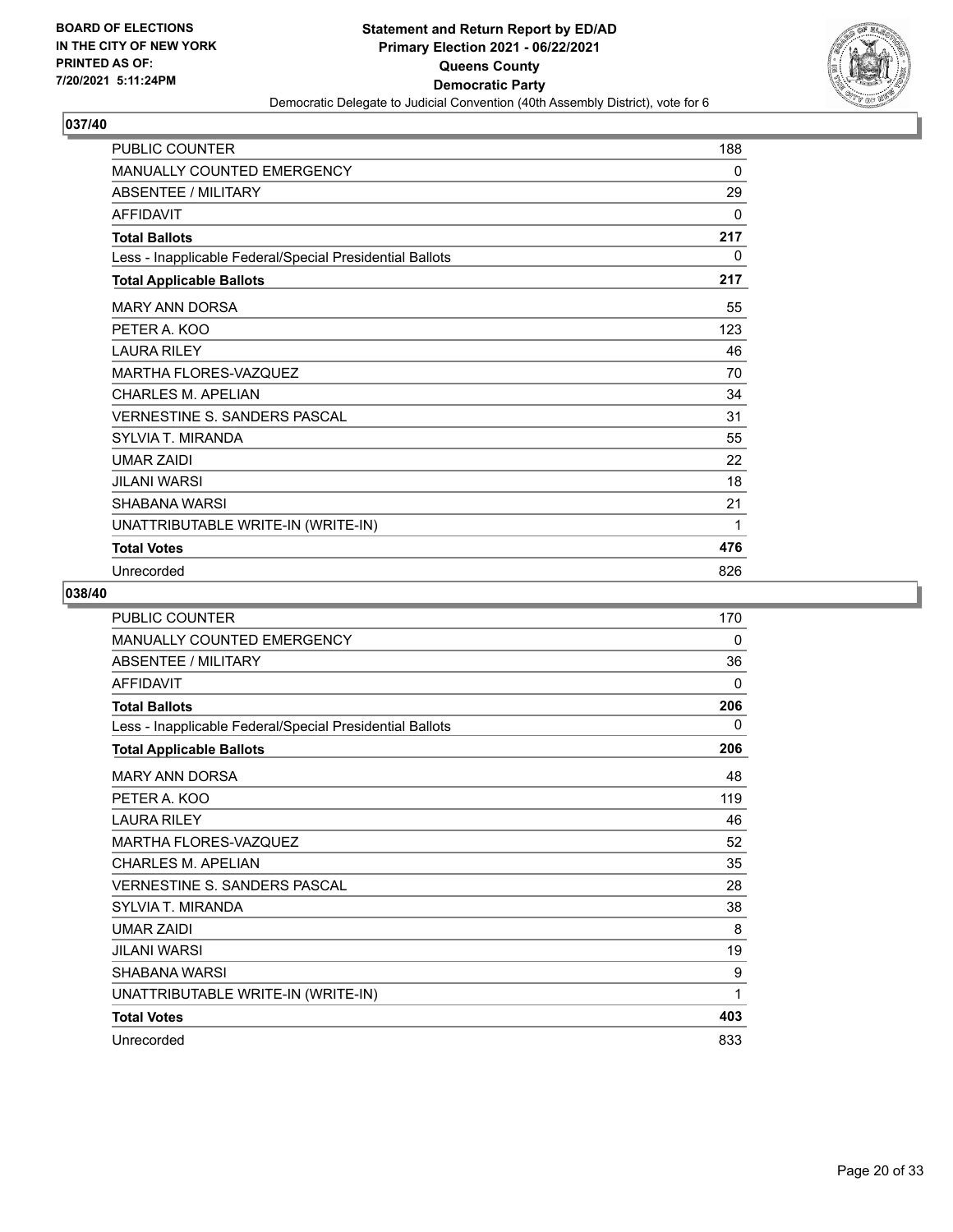

| <b>PUBLIC COUNTER</b>                                    | 143      |
|----------------------------------------------------------|----------|
| <b>MANUALLY COUNTED EMERGENCY</b>                        | 0        |
| <b>ABSENTEE / MILITARY</b>                               | 23       |
| <b>AFFIDAVIT</b>                                         | $\Omega$ |
| <b>Total Ballots</b>                                     | 166      |
| Less - Inapplicable Federal/Special Presidential Ballots | 0        |
| <b>Total Applicable Ballots</b>                          | 166      |
| <b>MARY ANN DORSA</b>                                    | 35       |
| PETER A. KOO                                             | 81       |
| <b>LAURA RILEY</b>                                       | 41       |
| <b>MARTHA FLORES-VAZQUEZ</b>                             | 57       |
| <b>CHARLES M. APELIAN</b>                                | 25       |
| <b>VERNESTINE S. SANDERS PASCAL</b>                      | 24       |
| <b>SYLVIA T. MIRANDA</b>                                 | 42       |
| <b>UMAR ZAIDI</b>                                        | 18       |
| <b>JILANI WARSI</b>                                      | 17       |
| <b>SHABANA WARSI</b>                                     | 22       |
| ALEX LU (WRITE-IN)                                       | 1        |
| ANDY LU (WRITE-IN)                                       | 1        |
| DAVID LU (WRITE-IN)                                      | 1        |
| JACK LU (WRITE-IN)                                       | 1        |
| <b>Total Votes</b>                                       | 366      |
| Unrecorded                                               | 630      |

| <b>PUBLIC COUNTER</b>                                    | 146 |
|----------------------------------------------------------|-----|
| <b>MANUALLY COUNTED EMERGENCY</b>                        | 0   |
| ABSENTEE / MILITARY                                      | 33  |
| <b>AFFIDAVIT</b>                                         | 0   |
| <b>Total Ballots</b>                                     | 179 |
| Less - Inapplicable Federal/Special Presidential Ballots | 0   |
| <b>Total Applicable Ballots</b>                          | 179 |
| <b>MARY ANN DORSA</b>                                    | 28  |
| PETER A. KOO                                             | 80  |
| <b>LAURA RILEY</b>                                       | 33  |
| MARTHA FLORES-VAZQUEZ                                    | 55  |
| <b>CHARLES M. APELIAN</b>                                | 15  |
| <b>VERNESTINE S. SANDERS PASCAL</b>                      | 17  |
| SYLVIA T. MIRANDA                                        | 41  |
| <b>UMAR ZAIDI</b>                                        | 11  |
| JILANI WARSI                                             | 13  |
| SHABANA WARSI                                            | 13  |
| <b>Total Votes</b>                                       | 306 |
| Unrecorded                                               | 768 |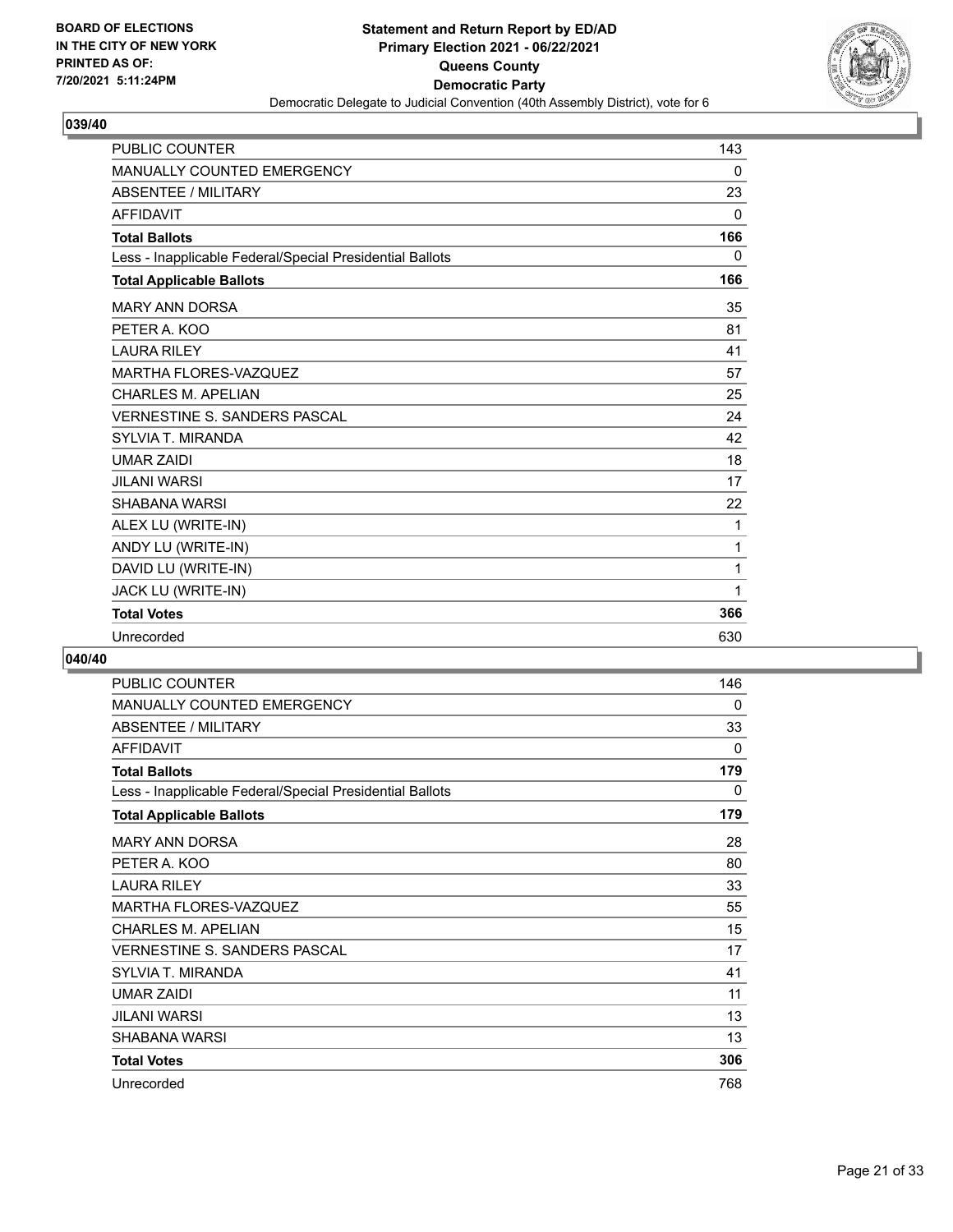

| PUBLIC COUNTER                                           | 135 |
|----------------------------------------------------------|-----|
| <b>MANUALLY COUNTED EMERGENCY</b>                        | 0   |
| ABSENTEE / MILITARY                                      | 24  |
| <b>AFFIDAVIT</b>                                         | 0   |
| <b>Total Ballots</b>                                     | 159 |
| Less - Inapplicable Federal/Special Presidential Ballots | 0   |
| <b>Total Applicable Ballots</b>                          | 159 |
| <b>MARY ANN DORSA</b>                                    | 19  |
| PETER A. KOO                                             | 100 |
| <b>LAURA RILEY</b>                                       | 23  |
| <b>MARTHA FLORES-VAZQUEZ</b>                             | 20  |
| <b>CHARLES M. APELIAN</b>                                | 15  |
| <b>VERNESTINE S. SANDERS PASCAL</b>                      | 18  |
| SYLVIA T. MIRANDA                                        | 26  |
| <b>UMAR ZAIDI</b>                                        | 12  |
| JILANI WARSI                                             | 9   |
| SHABANA WARSI                                            | 4   |
| <b>Total Votes</b>                                       | 246 |
| Unrecorded                                               | 708 |

| PUBLIC COUNTER                                           | 120 |
|----------------------------------------------------------|-----|
| <b>MANUALLY COUNTED EMERGENCY</b>                        | 0   |
| <b>ABSENTEE / MILITARY</b>                               | 55  |
| <b>AFFIDAVIT</b>                                         | 0   |
| <b>Total Ballots</b>                                     | 175 |
| Less - Inapplicable Federal/Special Presidential Ballots | 0   |
| <b>Total Applicable Ballots</b>                          | 175 |
| <b>MARY ANN DORSA</b>                                    | 46  |
| PETER A. KOO                                             | 96  |
| <b>LAURA RILEY</b>                                       | 44  |
| <b>MARTHA FLORES-VAZQUEZ</b>                             | 47  |
| <b>CHARLES M. APELIAN</b>                                | 37  |
| VERNESTINE S. SANDERS PASCAL                             | 25  |
| <b>SYLVIA T. MIRANDA</b>                                 | 44  |
| <b>UMAR ZAIDI</b>                                        | 15  |
| <b>JILANI WARSI</b>                                      | 12  |
| SHABANA WARSI                                            | 10  |
| UNATTRIBUTABLE WRITE-IN (WRITE-IN)                       | 1   |
| <b>Total Votes</b>                                       | 377 |
| Unrecorded                                               | 673 |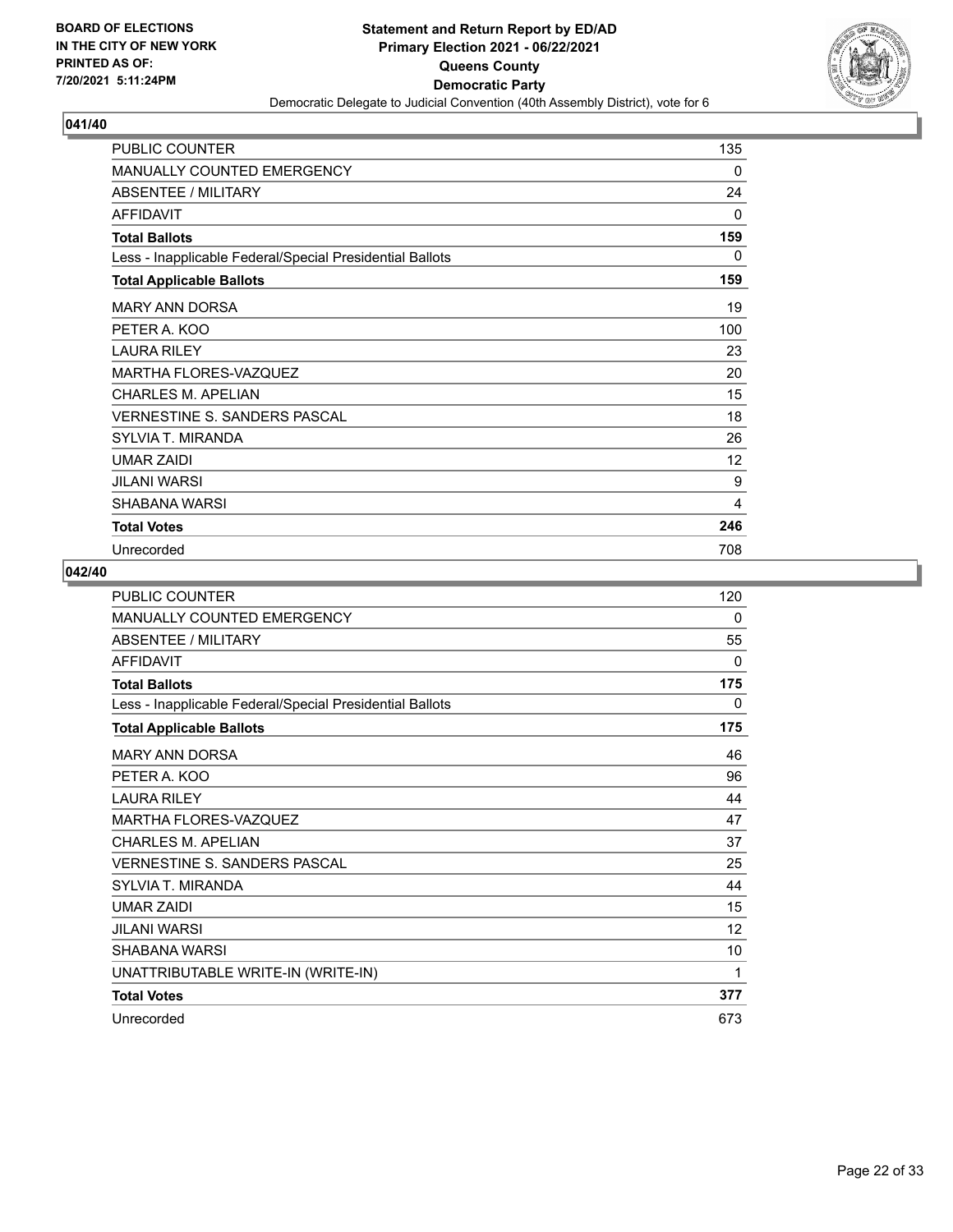

| <b>PUBLIC COUNTER</b>                                    | 139 |
|----------------------------------------------------------|-----|
| <b>MANUALLY COUNTED EMERGENCY</b>                        | 0   |
| <b>ABSENTEE / MILITARY</b>                               | 49  |
| <b>AFFIDAVIT</b>                                         | 2   |
| <b>Total Ballots</b>                                     | 190 |
| Less - Inapplicable Federal/Special Presidential Ballots | 0   |
| <b>Total Applicable Ballots</b>                          | 190 |
| <b>MARY ANN DORSA</b>                                    | 44  |
| PETER A. KOO                                             | 121 |
| <b>LAURA RILEY</b>                                       | 35  |
| <b>MARTHA FLORES-VAZQUEZ</b>                             | 44  |
| <b>CHARLES M. APELIAN</b>                                | 22  |
| <b>VERNESTINE S. SANDERS PASCAL</b>                      | 24  |
| <b>SYLVIA T. MIRANDA</b>                                 | 35  |
| <b>UMAR ZAIDI</b>                                        | 22  |
| <b>JILANI WARSI</b>                                      | 19  |
| <b>SHABANA WARSI</b>                                     | 15  |
| CHARLES WU (WRITE-IN)                                    | 1   |
| KIMVALRIE S. NEAL (WRITE-IN)                             | 1   |
| <b>Total Votes</b>                                       | 383 |
| Unrecorded                                               | 757 |

| <b>PUBLIC COUNTER</b>                                    | 119 |
|----------------------------------------------------------|-----|
| <b>MANUALLY COUNTED EMERGENCY</b>                        | 0   |
| <b>ABSENTEE / MILITARY</b>                               | 26  |
| <b>AFFIDAVIT</b>                                         | 0   |
| <b>Total Ballots</b>                                     | 145 |
| Less - Inapplicable Federal/Special Presidential Ballots | 0   |
| <b>Total Applicable Ballots</b>                          | 145 |
| <b>MARY ANN DORSA</b>                                    | 30  |
| PETER A. KOO                                             | 81  |
| <b>LAURA RILEY</b>                                       | 31  |
| <b>MARTHA FLORES-VAZQUEZ</b>                             | 29  |
| <b>CHARLES M. APELIAN</b>                                | 19  |
| VERNESTINE S. SANDERS PASCAL                             | 16  |
| <b>SYLVIA T. MIRANDA</b>                                 | 24  |
| <b>UMAR ZAIDI</b>                                        | 16  |
| <b>JILANI WARSI</b>                                      | 13  |
| SHABANA WARSI                                            | 13  |
| ALAN J. BRAVA (WRITE-IN)                                 | 1   |
| ANTHONY MIRANDA (WRITE-IN)                               | 1   |
| UNATTRIBUTABLE WRITE-IN (WRITE-IN)                       | 4   |
| <b>Total Votes</b>                                       | 278 |
| Unrecorded                                               | 592 |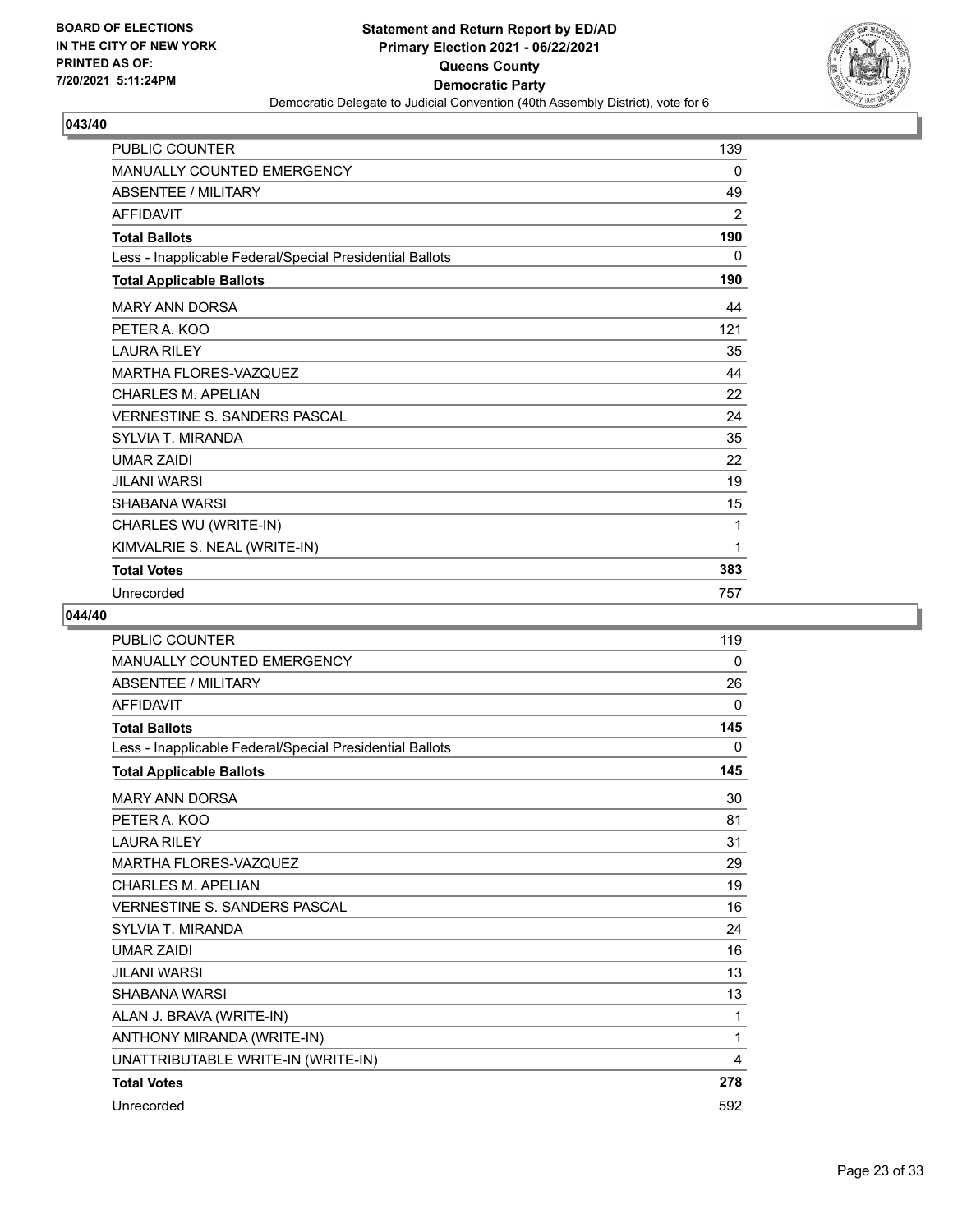

| <b>PUBLIC COUNTER</b>                                    | 135 |
|----------------------------------------------------------|-----|
| <b>MANUALLY COUNTED EMERGENCY</b>                        | 0   |
| <b>ABSENTEE / MILITARY</b>                               | 35  |
| <b>AFFIDAVIT</b>                                         | 1   |
| <b>Total Ballots</b>                                     | 171 |
| Less - Inapplicable Federal/Special Presidential Ballots | 0   |
| <b>Total Applicable Ballots</b>                          | 171 |
| <b>MARY ANN DORSA</b>                                    | 35  |
| PETER A. KOO                                             | 93  |
| <b>LAURA RILEY</b>                                       | 36  |
| MARTHA FLORES-VAZQUEZ                                    | 40  |
| <b>CHARLES M. APELIAN</b>                                | 18  |
| <b>VERNESTINE S. SANDERS PASCAL</b>                      | 21  |
| SYLVIA T. MIRANDA                                        | 39  |
| <b>UMAR ZAIDI</b>                                        | 18  |
| <b>JILANI WARSI</b>                                      | 12  |
| SHABANA WARSI                                            | 19  |
| <b>Total Votes</b>                                       | 331 |
| Unrecorded                                               | 695 |

| <b>PUBLIC COUNTER</b>                                    | 176          |
|----------------------------------------------------------|--------------|
| <b>MANUALLY COUNTED EMERGENCY</b>                        | 0            |
| <b>ABSENTEE / MILITARY</b>                               | 39           |
| <b>AFFIDAVIT</b>                                         | 0            |
| <b>Total Ballots</b>                                     | 215          |
| Less - Inapplicable Federal/Special Presidential Ballots | $\mathbf{0}$ |
| <b>Total Applicable Ballots</b>                          | 215          |
| <b>MARY ANN DORSA</b>                                    | 50           |
| PETER A. KOO                                             | 99           |
| <b>LAURA RILEY</b>                                       | 53           |
| <b>MARTHA FLORES-VAZQUEZ</b>                             | 63           |
| <b>CHARLES M. APELIAN</b>                                | 28           |
| <b>VERNESTINE S. SANDERS PASCAL</b>                      | 31           |
| <b>SYLVIA T. MIRANDA</b>                                 | 49           |
| <b>UMAR ZAIDI</b>                                        | 20           |
| <b>JILANI WARSI</b>                                      | 20           |
| SHABANA WARSI                                            | 14           |
| BRIAN BENJAMIN (WRITE-IN)                                | 1            |
| DIANNE MORALES (WRITE-IN)                                | 1            |
| MICHEAL GOLDMAN (WRITE-IN)                               | 1            |
| RAYMOND J. MCGUIRE (WRITE-IN)                            | 1            |
| SOMA SYED (WRITE-IN)                                     | 1            |
| TERRI LIFTIM (WRITE-IN)                                  | 1            |
| <b>Total Votes</b>                                       | 433          |
| Unrecorded                                               | 857          |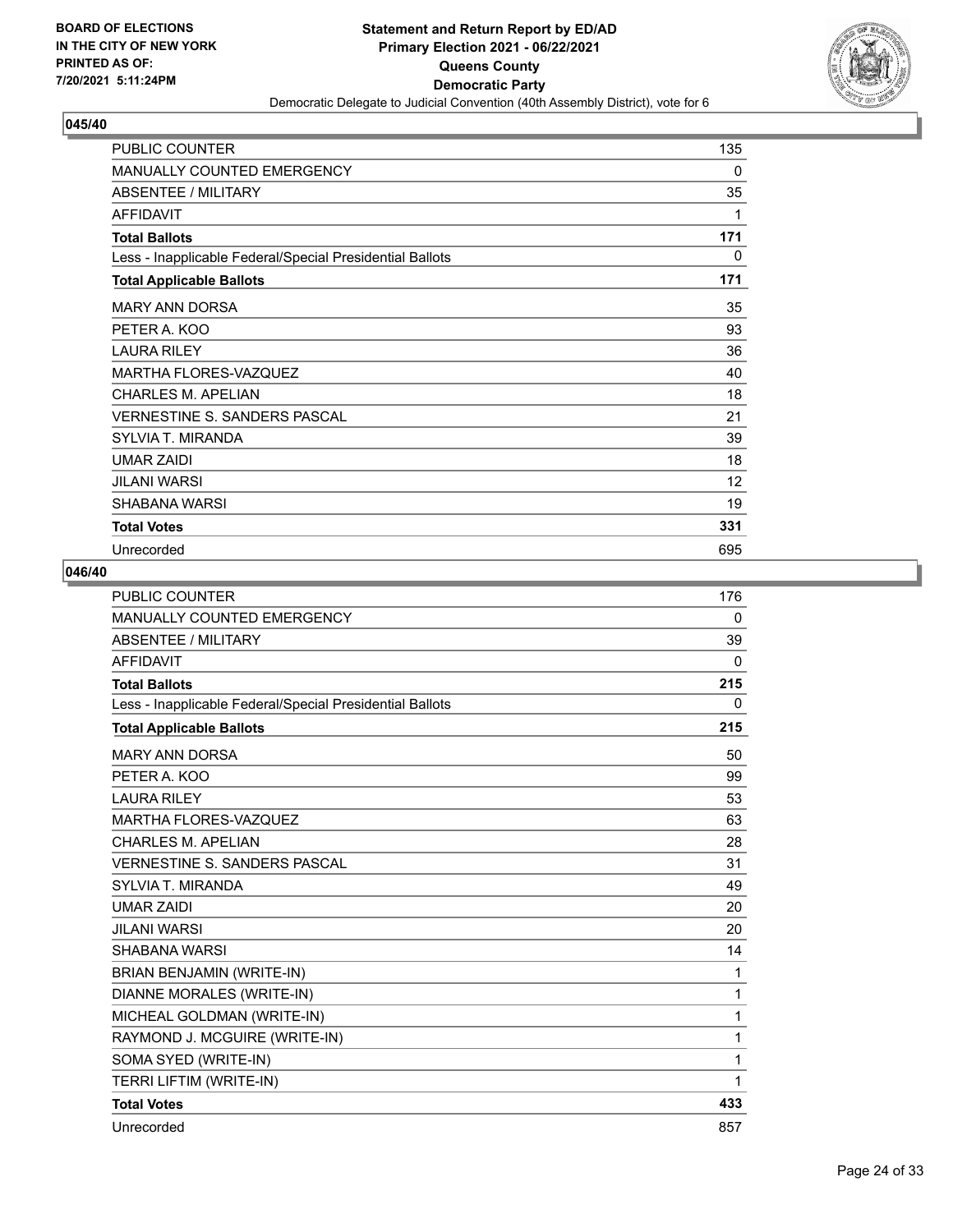

| <b>PUBLIC COUNTER</b>                                    | 184      |
|----------------------------------------------------------|----------|
| <b>MANUALLY COUNTED EMERGENCY</b>                        | $\Omega$ |
| <b>ABSENTEE / MILITARY</b>                               | 40       |
| <b>AFFIDAVIT</b>                                         | 0        |
| <b>Total Ballots</b>                                     | 224      |
| Less - Inapplicable Federal/Special Presidential Ballots | $\Omega$ |
| <b>Total Applicable Ballots</b>                          | 224      |
| <b>MARY ANN DORSA</b>                                    | 59       |
| PETER A. KOO                                             | 141      |
| <b>LAURA RILEY</b>                                       | 50       |
| <b>MARTHA FLORES-VAZQUEZ</b>                             | 57       |
| <b>CHARLES M. APELIAN</b>                                | 44       |
| <b>VERNESTINE S. SANDERS PASCAL</b>                      | 38       |
| <b>SYLVIA T. MIRANDA</b>                                 | 46       |
| <b>UMAR ZAIDI</b>                                        | 7        |
| <b>JILANI WARSI</b>                                      | 11       |
| <b>SHABANA WARSI</b>                                     | 13       |
| DICK HANNIGAN (WRITE-IN)                                 | 1        |
| NELSON MANDELA (WRITE-IN)                                | 1        |
| UNATTRIBUTABLE WRITE-IN (WRITE-IN)                       | 1        |
| <b>Total Votes</b>                                       | 469      |
| Unrecorded                                               | 875      |

| <b>PUBLIC COUNTER</b>                                    | 233   |
|----------------------------------------------------------|-------|
| MANUALLY COUNTED EMERGENCY                               | 0     |
| ABSENTEE / MILITARY                                      | 58    |
| AFFIDAVIT                                                | 0     |
| <b>Total Ballots</b>                                     | 291   |
| Less - Inapplicable Federal/Special Presidential Ballots | 0     |
| <b>Total Applicable Ballots</b>                          | 291   |
| <b>MARY ANN DORSA</b>                                    | 89    |
| PETER A. KOO                                             | 198   |
| <b>LAURA RILEY</b>                                       | 83    |
| MARTHA FLORES-VAZQUEZ                                    | 84    |
| <b>CHARLES M. APELIAN</b>                                | 61    |
| VERNESTINE S. SANDERS PASCAL                             | 53    |
| <b>SYLVIA T. MIRANDA</b>                                 | 69    |
| <b>UMAR ZAIDI</b>                                        | 32    |
| JILANI WARSI                                             | 25    |
| SHABANA WARSI                                            | 30    |
| UNATTRIBUTABLE WRITE-IN (WRITE-IN)                       | 4     |
| <b>Total Votes</b>                                       | 728   |
| Unrecorded                                               | 1,018 |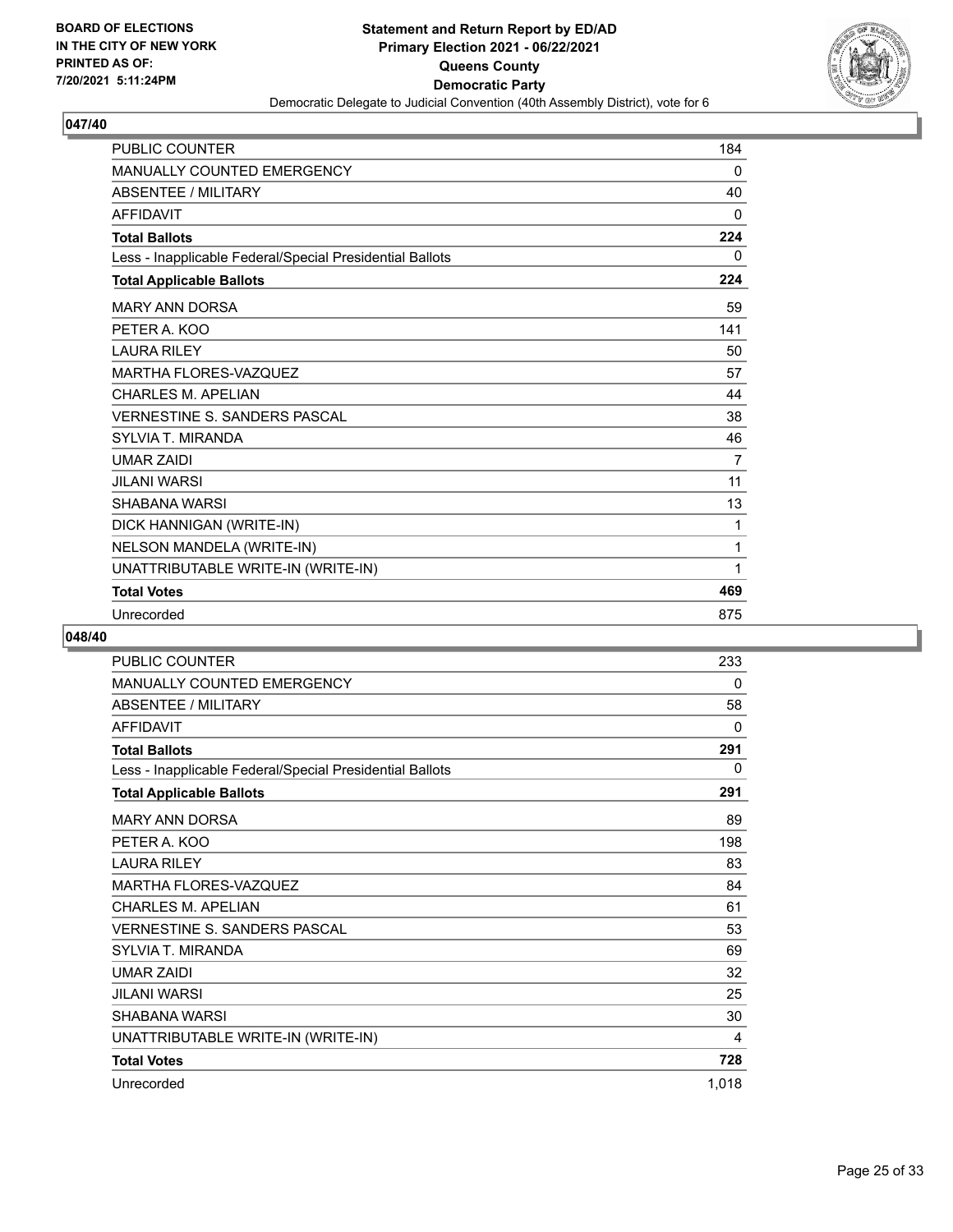

| PUBLIC COUNTER                                           | 96  |
|----------------------------------------------------------|-----|
| <b>MANUALLY COUNTED EMERGENCY</b>                        | 0   |
| ABSENTEE / MILITARY                                      | 18  |
| <b>AFFIDAVIT</b>                                         | 0   |
| <b>Total Ballots</b>                                     | 114 |
| Less - Inapplicable Federal/Special Presidential Ballots | 0   |
| <b>Total Applicable Ballots</b>                          | 114 |
| <b>MARY ANN DORSA</b>                                    | 39  |
| PETER A. KOO                                             | 79  |
| <b>LAURA RILEY</b>                                       | 42  |
| <b>MARTHA FLORES-VAZQUEZ</b>                             | 44  |
| CHARLES M. APELIAN                                       | 28  |
| <b>VERNESTINE S. SANDERS PASCAL</b>                      | 26  |
| SYLVIA T. MIRANDA                                        | 31  |
| <b>UMAR ZAIDI</b>                                        | 15  |
| JILANI WARSI                                             | 15  |
| SHABANA WARSI                                            | 16  |
| <b>Total Votes</b>                                       | 335 |
| Unrecorded                                               | 349 |

| PUBLIC COUNTER                                           | 158      |
|----------------------------------------------------------|----------|
| <b>MANUALLY COUNTED EMERGENCY</b>                        | 0        |
| ABSENTEE / MILITARY                                      | 16       |
| <b>AFFIDAVIT</b>                                         | $\Omega$ |
| <b>Total Ballots</b>                                     | 174      |
| Less - Inapplicable Federal/Special Presidential Ballots | 0        |
| <b>Total Applicable Ballots</b>                          | 174      |
| <b>MARY ANN DORSA</b>                                    | 29       |
| PETER A. KOO                                             | 90       |
| <b>LAURA RILEY</b>                                       | 25       |
| <b>MARTHA FLORES-VAZQUEZ</b>                             | 48       |
| <b>CHARLES M. APELIAN</b>                                | 14       |
| VERNESTINE S. SANDERS PASCAL                             | 11       |
| SYLVIA T. MIRANDA                                        | 38       |
| <b>UMAR ZAIDI</b>                                        | 18       |
| JII ANI WARSI                                            | 13       |
| SHABANA WARSI                                            | 14       |
| <b>Total Votes</b>                                       | 300      |
| Unrecorded                                               | 744      |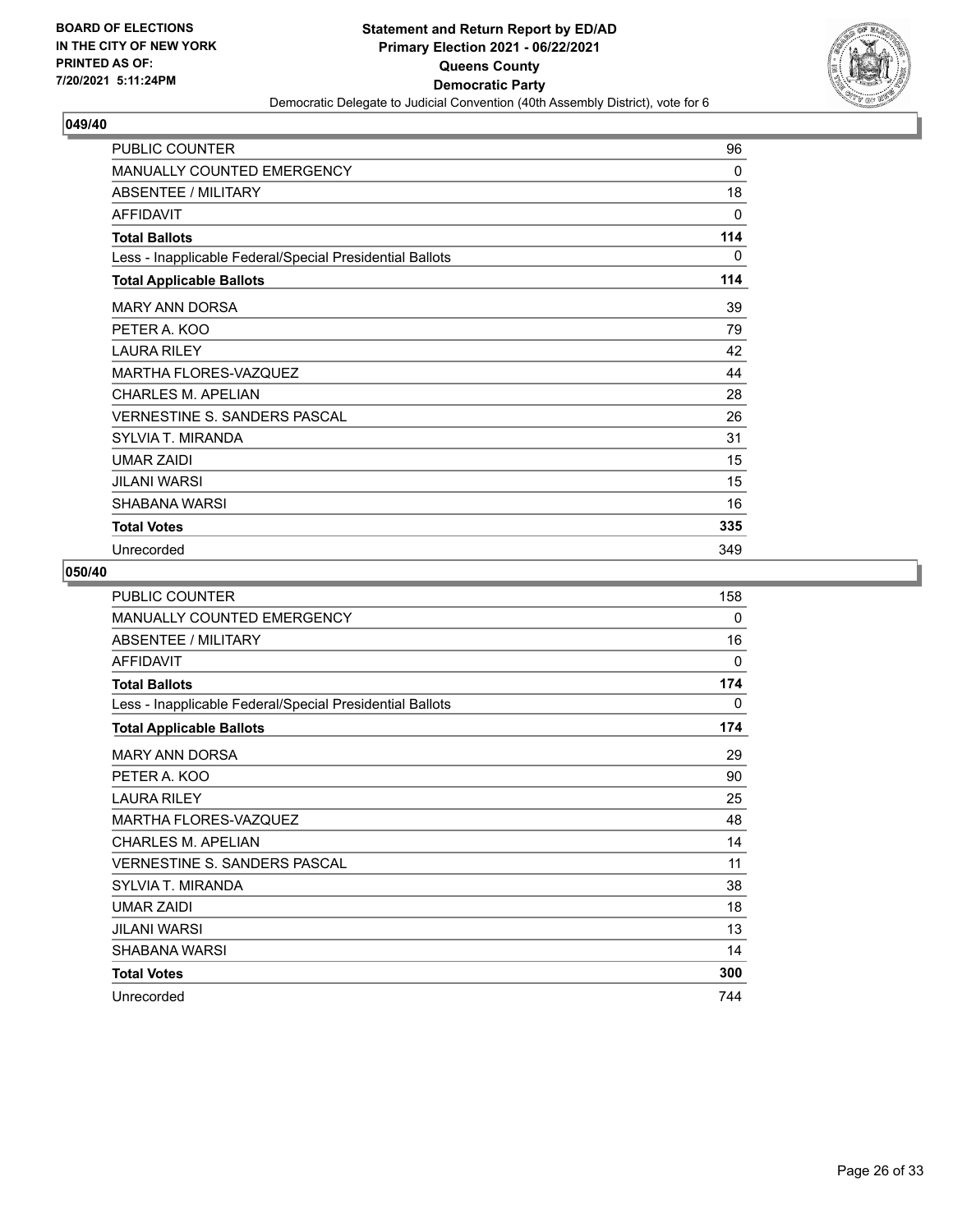

| <b>PUBLIC COUNTER</b>                                    | 227         |
|----------------------------------------------------------|-------------|
| MANUALLY COUNTED EMERGENCY                               | $\mathbf 0$ |
| <b>ABSENTEE / MILITARY</b>                               | 30          |
| <b>AFFIDAVIT</b>                                         | 1           |
| <b>Total Ballots</b>                                     | 258         |
| Less - Inapplicable Federal/Special Presidential Ballots | $\Omega$    |
| <b>Total Applicable Ballots</b>                          | 258         |
| <b>MARY ANN DORSA</b>                                    | 59          |
| PETER A. KOO                                             | 140         |
| <b>LAURA RILEY</b>                                       | 75          |
| <b>MARTHA FLORES-VAZQUEZ</b>                             | 92          |
| <b>CHARLES M. APELIAN</b>                                | 34          |
| VERNESTINE S. SANDERS PASCAL                             | 45          |
| <b>SYLVIA T. MIRANDA</b>                                 | 56          |
| <b>UMAR ZAIDI</b>                                        | 22          |
| <b>JILANI WARSI</b>                                      | 16          |
| SHABANA WARSI                                            | 20          |
| ANTHONY WANG (WRITE-IN)                                  | 1           |
| FRANKLIN WANG (WRITE-IN)                                 | 1           |
| LUCY WANG (WRITE-IN)                                     | 1           |
| NAVI GREWAL (WRITE-IN)                                   | 1           |
| RON KIM (WRITE-IN)                                       | 1           |
| SOPHIE COHEN (WRITE-IN)                                  | 1           |
| STEVEN FARKAS (WRITE-IN)                                 | 1           |
| UNATTRIBUTABLE WRITE-IN (WRITE-IN)                       | 1           |
| YANG HEE CHANG (WRITE-IN)                                | 1           |
| <b>Total Votes</b>                                       | 568         |
| Unrecorded                                               | 980         |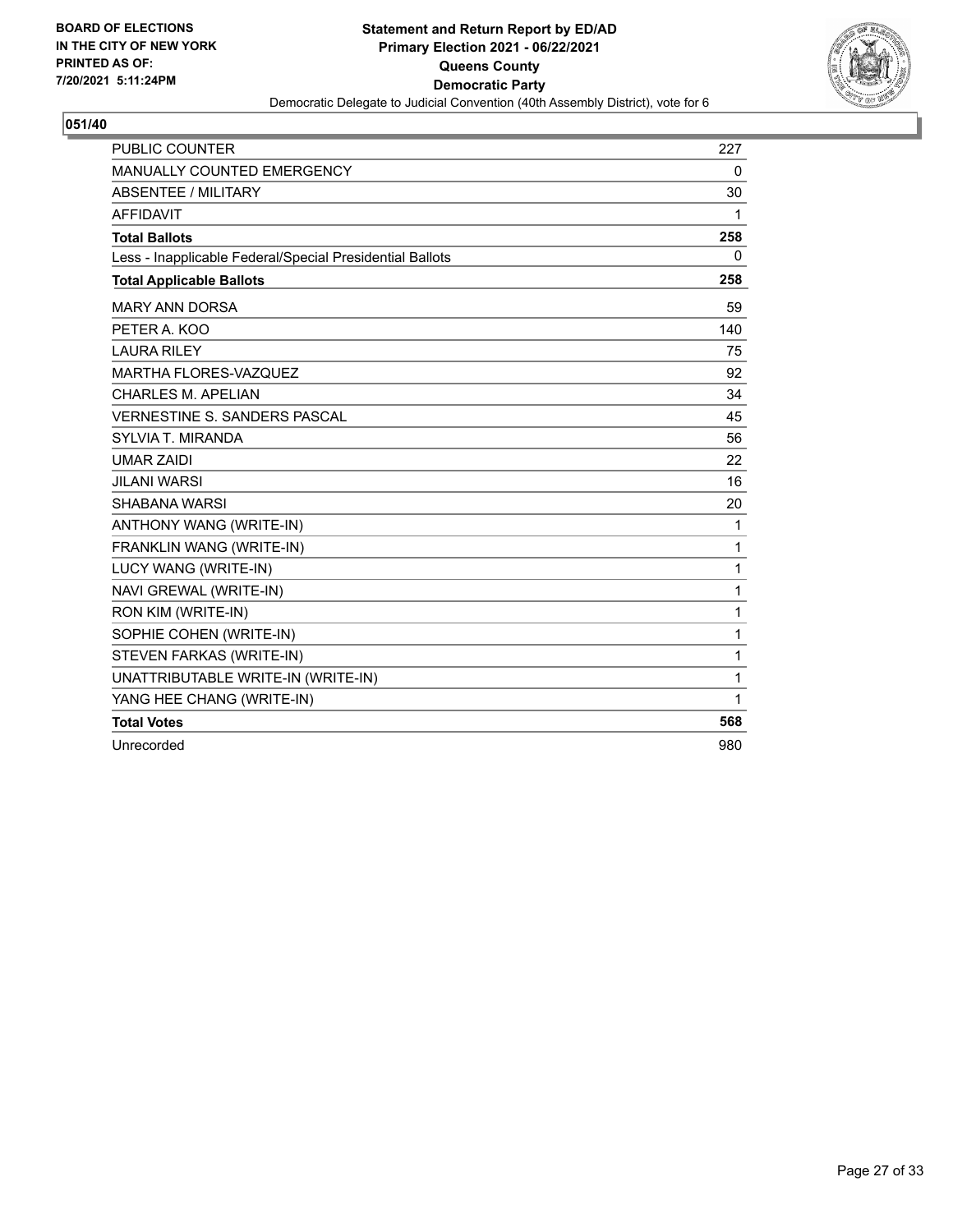

| PUBLIC COUNTER                                           | 92  |
|----------------------------------------------------------|-----|
| <b>MANUALLY COUNTED EMERGENCY</b>                        | 0   |
| ABSENTEE / MILITARY                                      | 25  |
| <b>AFFIDAVIT</b>                                         | 1   |
| <b>Total Ballots</b>                                     | 118 |
| Less - Inapplicable Federal/Special Presidential Ballots | 0   |
| <b>Total Applicable Ballots</b>                          | 118 |
| <b>MARY ANN DORSA</b>                                    | 27  |
| PETER A. KOO                                             | 56  |
| <b>LAURA RILEY</b>                                       | 25  |
| <b>MARTHA FLORES-VAZQUEZ</b>                             | 21  |
| <b>CHARLES M. APELIAN</b>                                | 15  |
| <b>VERNESTINE S. SANDERS PASCAL</b>                      | 19  |
| SYLVIA T. MIRANDA                                        | 16  |
| <b>UMAR ZAIDI</b>                                        | 7   |
| JILANI WARSI                                             | 7   |
| SHABANA WARSI                                            | 9   |
| <b>Total Votes</b>                                       | 202 |
| Unrecorded                                               | 506 |

| <b>PUBLIC COUNTER</b>                                    | 99  |
|----------------------------------------------------------|-----|
| MANUALLY COUNTED EMERGENCY                               | 0   |
| ABSENTEE / MILITARY                                      | 20  |
| <b>AFFIDAVIT</b>                                         | 0   |
| <b>Total Ballots</b>                                     | 119 |
| Less - Inapplicable Federal/Special Presidential Ballots | 0   |
| <b>Total Applicable Ballots</b>                          | 119 |
| <b>MARY ANN DORSA</b>                                    | 27  |
| PETER A. KOO                                             | 78  |
| <b>LAURA RILEY</b>                                       | 26  |
| <b>MARTHA FLORES-VAZQUEZ</b>                             | 37  |
| <b>CHARLES M. APELIAN</b>                                | 20  |
| <b>VERNESTINE S. SANDERS PASCAL</b>                      | 23  |
| SYLVIA T. MIRANDA                                        | 42  |
| <b>UMAR ZAIDI</b>                                        | 23  |
| JILANI WARSI                                             | 15  |
| SHABANA WARSI                                            | 11  |
| UNATTRIBUTABLE WRITE-IN (WRITE-IN)                       | 8   |
| <b>Total Votes</b>                                       | 310 |
| Unrecorded                                               | 404 |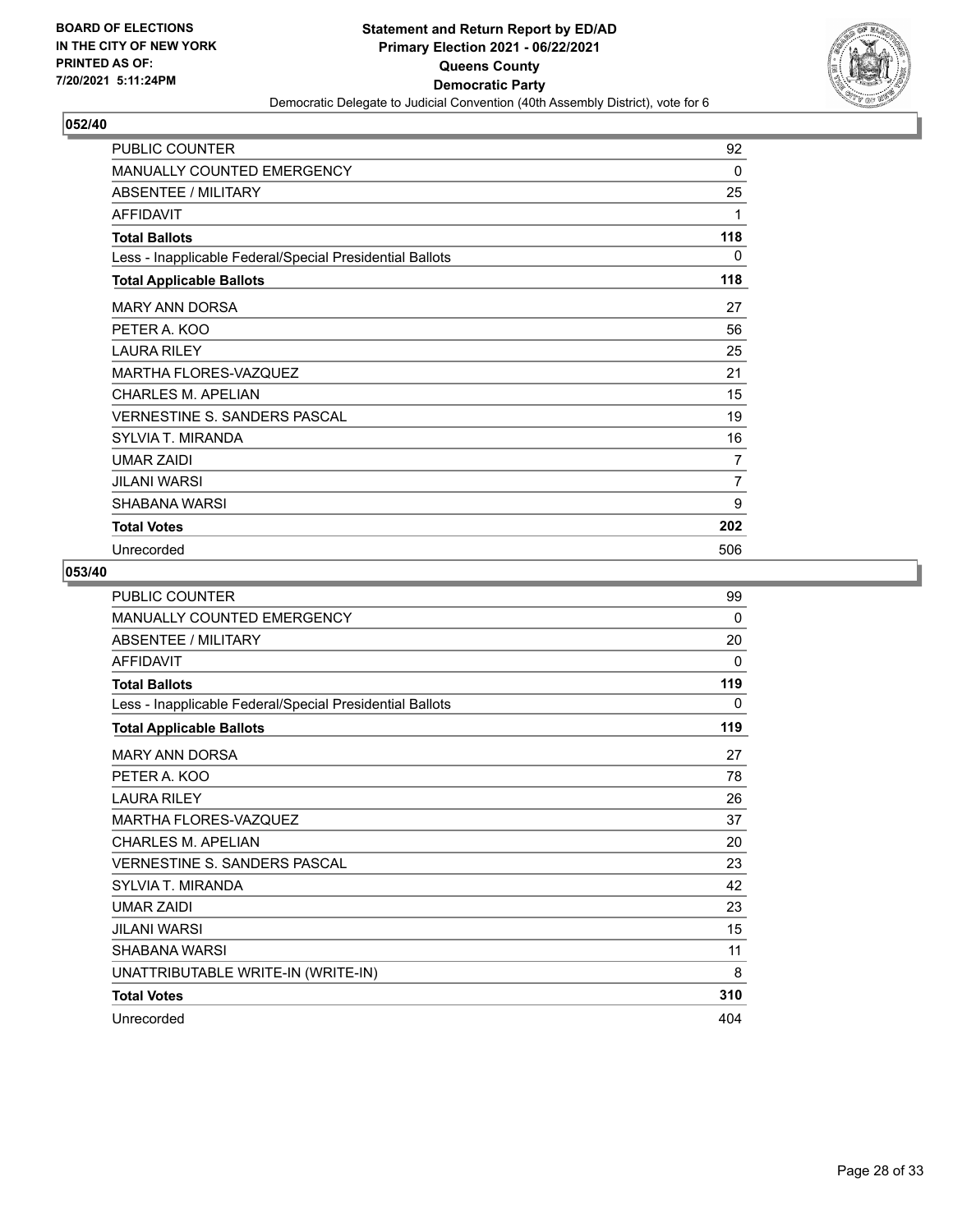

| <b>PUBLIC COUNTER</b>                                    | 0            |
|----------------------------------------------------------|--------------|
| <b>MANUALLY COUNTED EMERGENCY</b>                        | 0            |
| ABSENTEE / MILITARY                                      | 0            |
| <b>AFFIDAVIT</b>                                         | 0            |
| <b>Total Ballots</b>                                     | 0            |
| Less - Inapplicable Federal/Special Presidential Ballots | $\mathbf{0}$ |
| <b>Total Applicable Ballots</b>                          | 0            |
| <b>MARY ANN DORSA</b>                                    | 0            |
| PETER A. KOO                                             | 0            |
| <b>LAURA RILEY</b>                                       | 0            |
| <b>MARTHA FLORES-VAZQUEZ</b>                             | 0            |
| CHARLES M. APELIAN                                       | 0            |
| <b>VERNESTINE S. SANDERS PASCAL</b>                      | 0            |
| SYLVIA T. MIRANDA                                        | 0            |
| <b>UMAR ZAIDI</b>                                        | 0            |
| JILANI WARSI                                             | 0            |
| SHABANA WARSI                                            | 0            |
| <b>Total Votes</b>                                       | 0            |

| PUBLIC COUNTER                                           | 0           |
|----------------------------------------------------------|-------------|
| <b>MANUALLY COUNTED EMERGENCY</b>                        | $\mathbf 0$ |
| ABSENTEE / MILITARY                                      | $\Omega$    |
| <b>AFFIDAVIT</b>                                         | $\Omega$    |
| <b>Total Ballots</b>                                     | 0           |
| Less - Inapplicable Federal/Special Presidential Ballots | $\Omega$    |
| <b>Total Applicable Ballots</b>                          | 0           |
| <b>MARY ANN DORSA</b>                                    | 0           |
| PETER A. KOO                                             | 0           |
| <b>LAURA RILEY</b>                                       | $\Omega$    |
| MARTHA FLORES-VAZQUEZ                                    | $\Omega$    |
| <b>CHARLES M. APELIAN</b>                                | $\Omega$    |
| <b>VERNESTINE S. SANDERS PASCAL</b>                      | 0           |
| SYLVIA T. MIRANDA                                        | 0           |
| <b>UMAR ZAIDI</b>                                        | $\mathbf 0$ |
| <b>JILANI WARSI</b>                                      | $\Omega$    |
| SHABANA WARSI                                            | $\Omega$    |
| <b>Total Votes</b>                                       | 0           |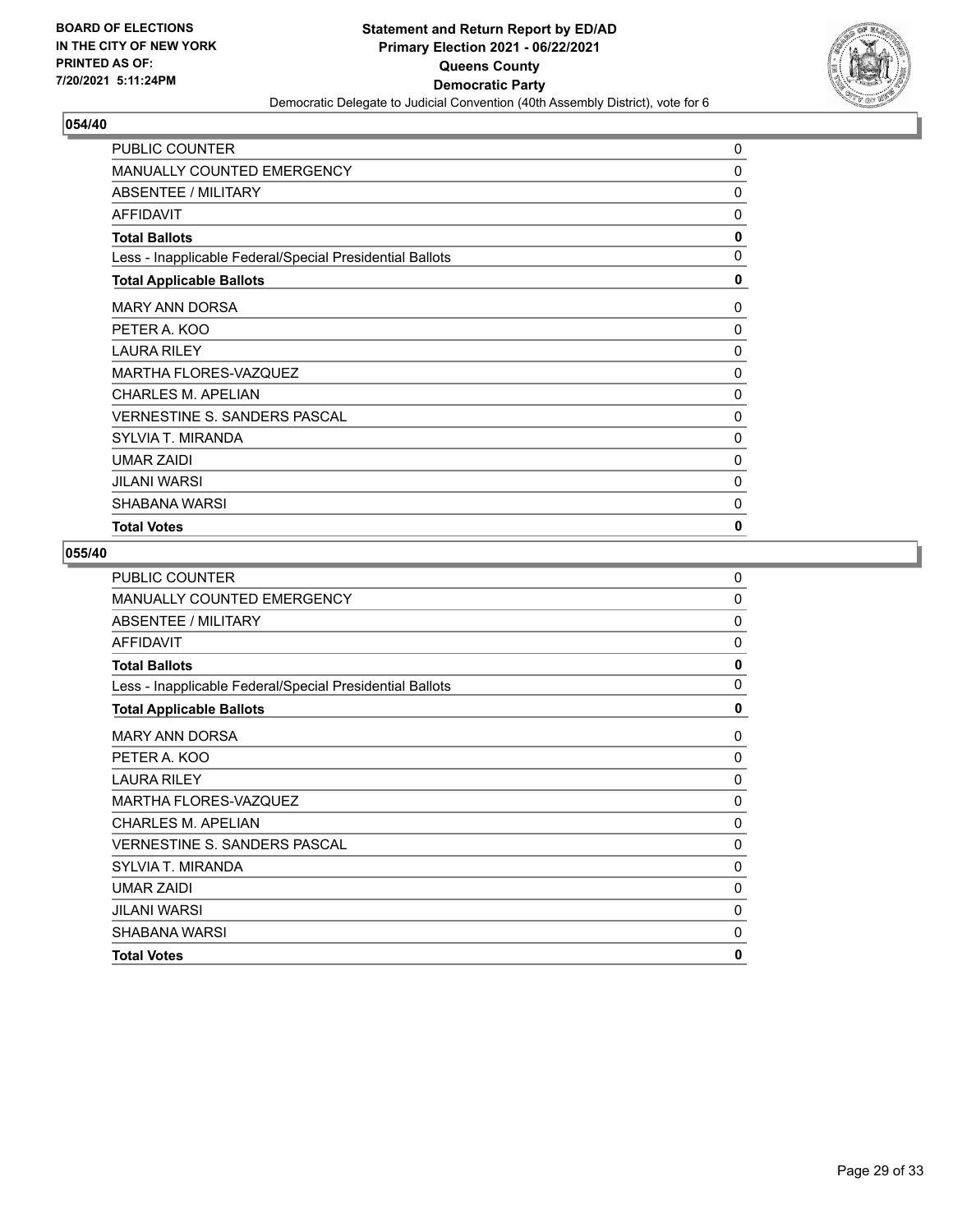

| PUBLIC COUNTER                                           | 145 |
|----------------------------------------------------------|-----|
| <b>MANUALLY COUNTED EMERGENCY</b>                        | 0   |
| ABSENTEE / MILITARY                                      | 24  |
| <b>AFFIDAVIT</b>                                         | 1   |
| <b>Total Ballots</b>                                     | 170 |
| Less - Inapplicable Federal/Special Presidential Ballots | 0   |
| <b>Total Applicable Ballots</b>                          | 170 |
| <b>MARY ANN DORSA</b>                                    | 44  |
| PETER A. KOO                                             | 124 |
| <b>LAURA RILEY</b>                                       | 53  |
| <b>MARTHA FLORES-VAZQUEZ</b>                             | 51  |
| CHARLES M. APELIAN                                       | 40  |
| <b>VERNESTINE S. SANDERS PASCAL</b>                      | 31  |
| SYLVIA T. MIRANDA                                        | 41  |
| <b>UMAR ZAIDI</b>                                        | 18  |
| JILANI WARSI                                             | 23  |
| SHABANA WARSI                                            | 22  |
| <b>Total Votes</b>                                       | 447 |
| Unrecorded                                               | 573 |

| PUBLIC COUNTER                                           | 116      |
|----------------------------------------------------------|----------|
| MANUALLY COUNTED EMERGENCY                               | 0        |
| <b>ABSENTEE / MILITARY</b>                               | 33       |
| <b>AFFIDAVIT</b>                                         | $\Omega$ |
| <b>Total Ballots</b>                                     | 149      |
| Less - Inapplicable Federal/Special Presidential Ballots | 0        |
| <b>Total Applicable Ballots</b>                          | 149      |
| <b>MARY ANN DORSA</b>                                    | 42       |
| PETER A. KOO                                             | 89       |
| <b>LAURA RILEY</b>                                       | 50       |
| MARTHA FLORES-VAZQUEZ                                    | 47       |
| CHARI FS M. APFI IAN                                     | 31       |
| VERNESTINE S. SANDERS PASCAL                             | 30       |
| <b>SYLVIA T. MIRANDA</b>                                 | 42       |
| <b>UMAR ZAIDI</b>                                        | 18       |
| JILANI WARSI                                             | 23       |
| SHABANA WARSI                                            | 27       |
| DIANNA FITZTOLA (WRITE-IN)                               | 1        |
| UNATTRIBUTABLE WRITE-IN (WRITE-IN)                       | 6        |
| <b>Total Votes</b>                                       | 406      |
| Unrecorded                                               | 488      |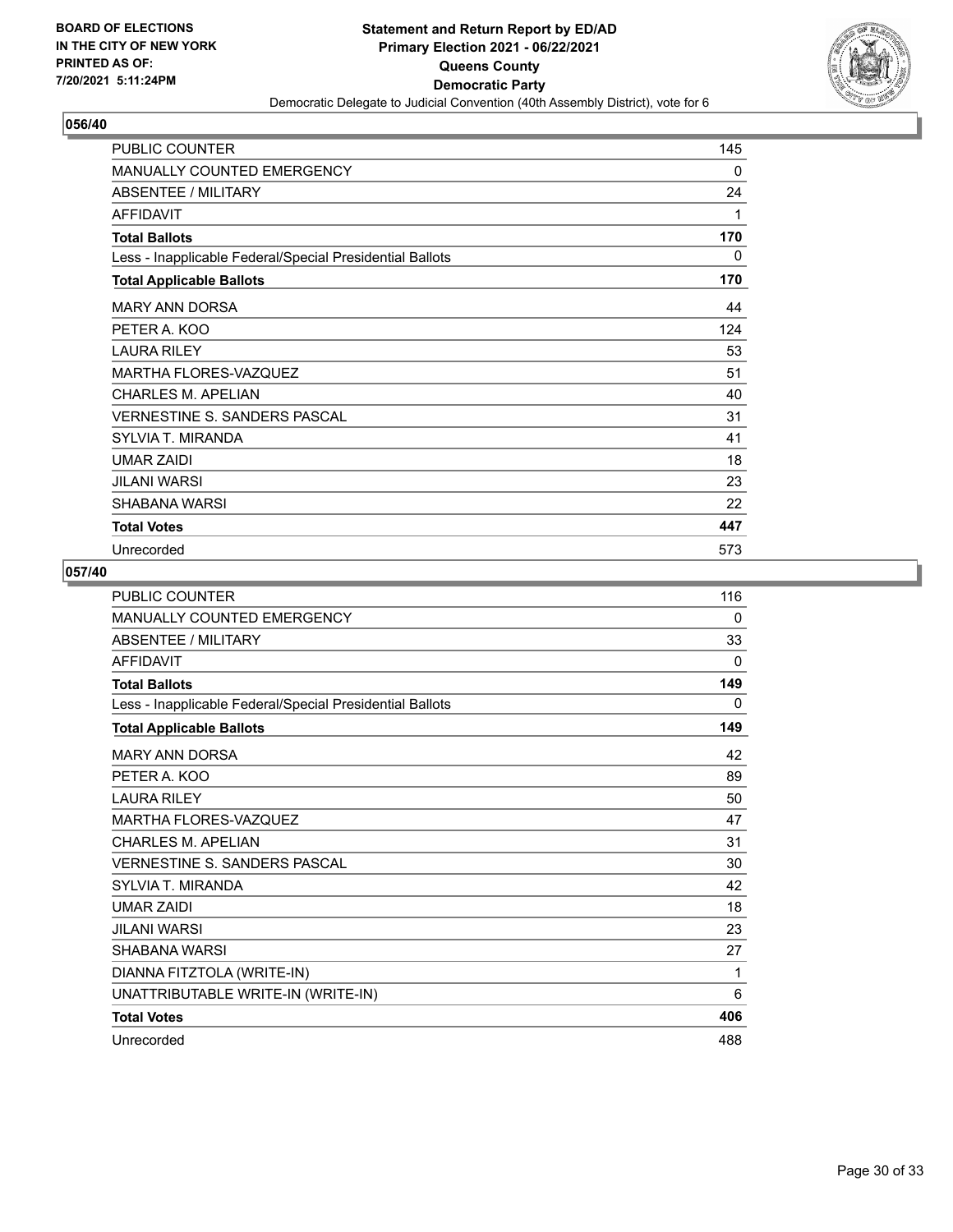

| <b>PUBLIC COUNTER</b>                                    | 132 |
|----------------------------------------------------------|-----|
| MANUALLY COUNTED EMERGENCY                               | 0   |
| <b>ABSENTEE / MILITARY</b>                               | 50  |
| <b>AFFIDAVIT</b>                                         | 0   |
| <b>Total Ballots</b>                                     | 182 |
| Less - Inapplicable Federal/Special Presidential Ballots | 0   |
| <b>Total Applicable Ballots</b>                          | 182 |
| <b>MARY ANN DORSA</b>                                    | 40  |
| PETER A. KOO                                             | 84  |
| <b>LAURA RILEY</b>                                       | 38  |
| <b>MARTHA FLORES-VAZQUEZ</b>                             | 54  |
| <b>CHARLES M. APELIAN</b>                                | 28  |
| <b>VERNESTINE S. SANDERS PASCAL</b>                      | 26  |
| SYLVIA T. MIRANDA                                        | 47  |
| <b>UMAR ZAIDI</b>                                        | 27  |
| JILANI WARSI                                             | 18  |
| <b>SHABANA WARSI</b>                                     | 18  |
| FRANCES SCANLON (WRITE-IN)                               | 1   |
| <b>Total Votes</b>                                       | 381 |
| Unrecorded                                               | 711 |

| <b>PUBLIC COUNTER</b>                                    | 97  |
|----------------------------------------------------------|-----|
| <b>MANUALLY COUNTED EMERGENCY</b>                        | 0   |
| <b>ABSENTEE / MILITARY</b>                               | 21  |
| <b>AFFIDAVIT</b>                                         | 0   |
| <b>Total Ballots</b>                                     | 118 |
| Less - Inapplicable Federal/Special Presidential Ballots | 0   |
| <b>Total Applicable Ballots</b>                          | 118 |
| <b>MARY ANN DORSA</b>                                    | 27  |
| PETER A. KOO                                             | 57  |
| <b>LAURA RILEY</b>                                       | 20  |
| MARTHA FLORES-VAZQUEZ                                    | 33  |
| <b>CHARLES M. APELIAN</b>                                | 12  |
| <b>VERNESTINE S. SANDERS PASCAL</b>                      | 15  |
| SYLVIA T. MIRANDA                                        | 32  |
| <b>UMAR ZAIDI</b>                                        | 13  |
| <b>JILANI WARSI</b>                                      | 8   |
| SHABANA WARSI                                            | 11  |
| <b>Total Votes</b>                                       | 228 |
| Unrecorded                                               | 480 |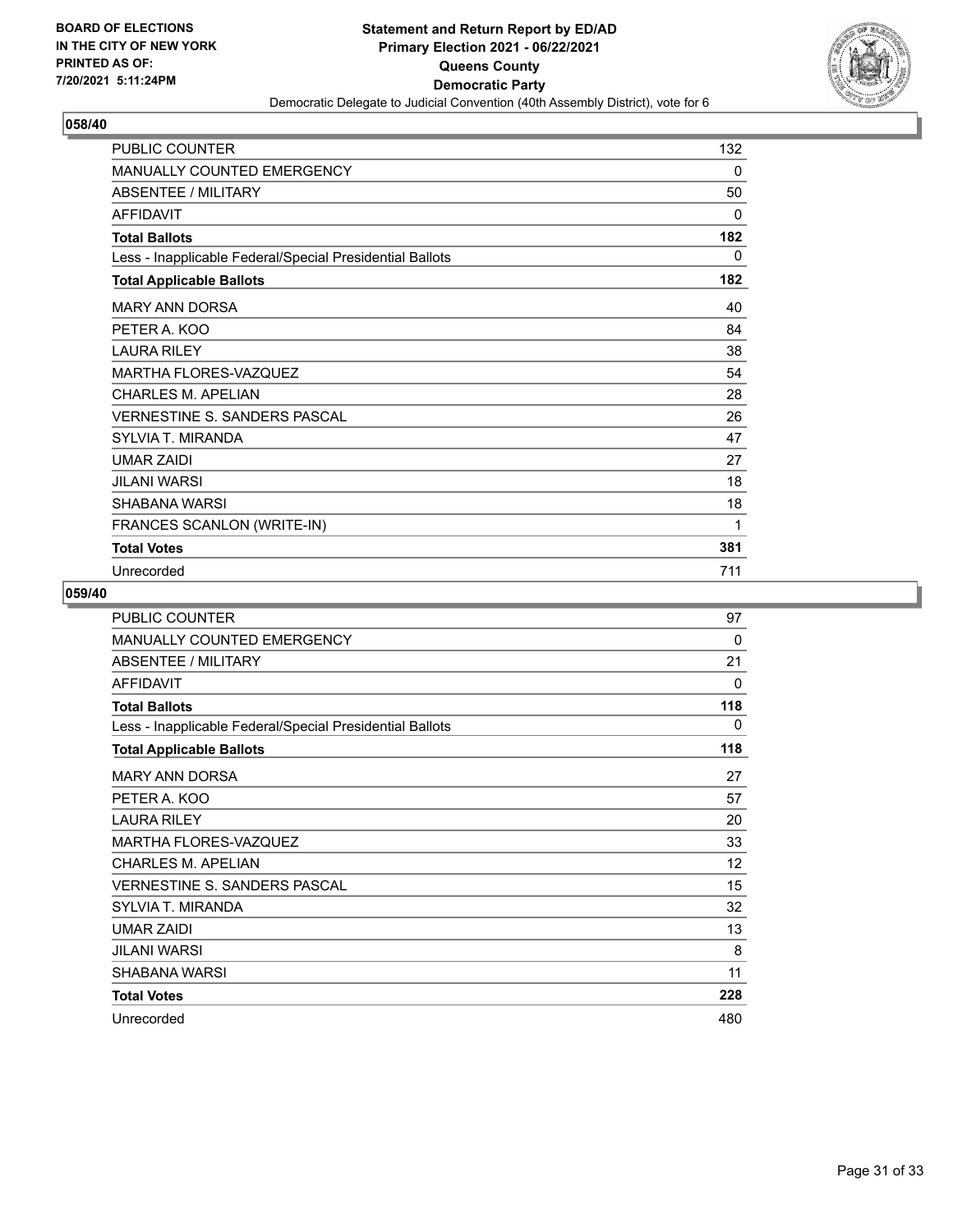

| <b>PUBLIC COUNTER</b>                                    | 123 |
|----------------------------------------------------------|-----|
| <b>MANUALLY COUNTED EMERGENCY</b>                        | 0   |
| ABSENTEE / MILITARY                                      | 50  |
| <b>AFFIDAVIT</b>                                         | 1   |
| <b>Total Ballots</b>                                     | 174 |
| Less - Inapplicable Federal/Special Presidential Ballots | 0   |
| <b>Total Applicable Ballots</b>                          | 174 |
| <b>MARY ANN DORSA</b>                                    | 46  |
| PETER A. KOO                                             | 93  |
| <b>LAURA RILEY</b>                                       | 39  |
| <b>MARTHA FLORES-VAZQUEZ</b>                             | 53  |
| <b>CHARLES M. APELIAN</b>                                | 31  |
| <b>VERNESTINE S. SANDERS PASCAL</b>                      | 24  |
| SYLVIA T. MIRANDA                                        | 47  |
| <b>UMAR ZAIDI</b>                                        | 18  |
| <b>JILANI WARSI</b>                                      | 15  |
| SHABANA WARSI                                            | 13  |
| <b>Total Votes</b>                                       | 379 |
| Unrecorded                                               | 665 |